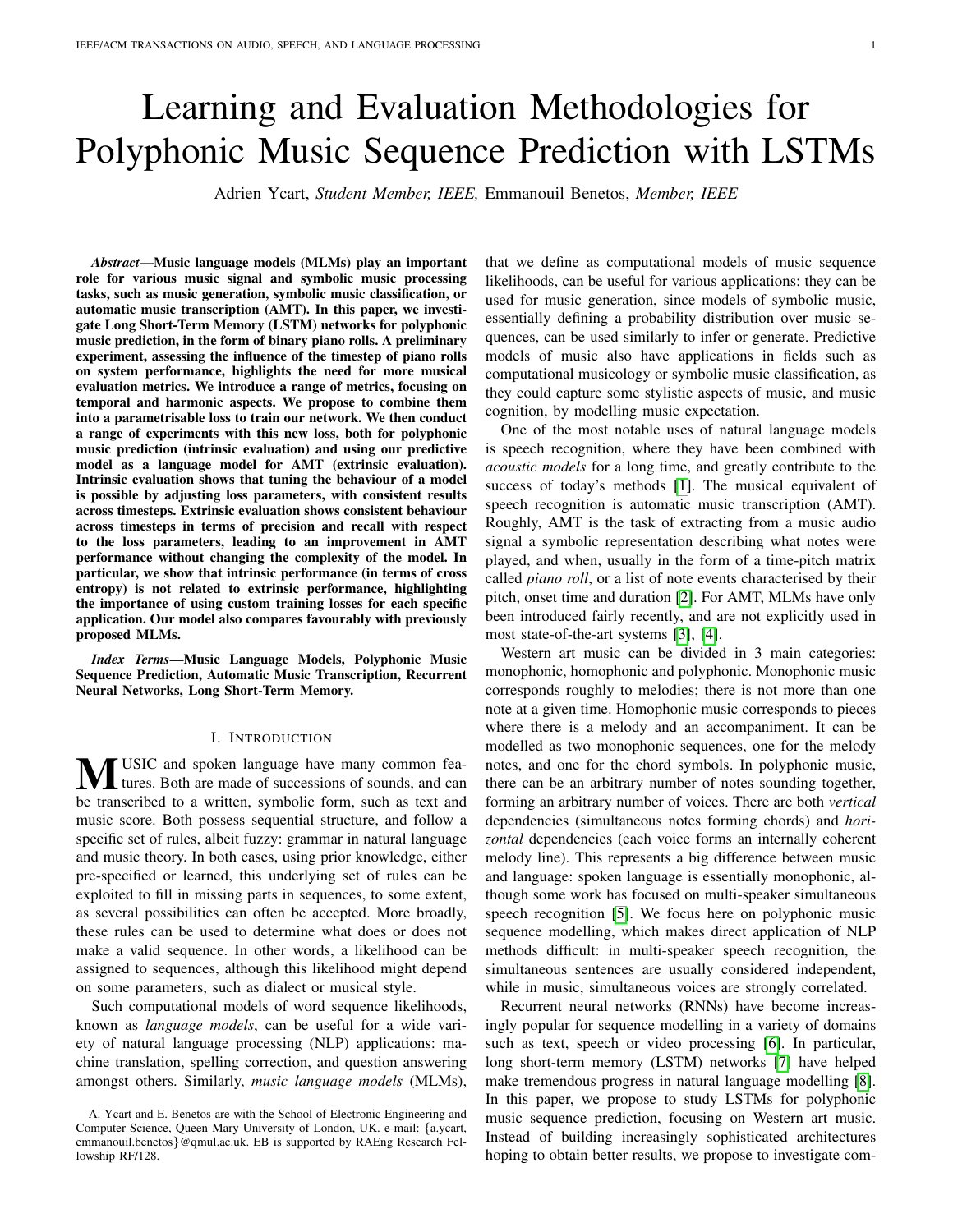prehensively and systematically the performance of a simple LSTM network. By studying its behaviour experimentally, we aim to gain a deeper understanding of LSTM models' empirical behaviour when used for polyphonic music sequence prediction, their strengths and shortcomings. In particular, we propose various metrics that can be used as diagnosis tools in order to obtain qualitative insights into what models manage or fail to do in the context of music sequence modelling. We also propose new training losses to adjust the behaviour of the model accordingly.

Although we use the term MLM to refer to our LSTM model, such a system should not be mistaken for a comprehensive model of music. Indeed, music is made of complex interactions, both in terms of vertical and horizontal dependencies, that exist on multiple time-scales, with a hierarchical structure. In particular, many of these interactions are arguably more of a logical nature than statistical regularities. A simple LSTM network, despite showing some success in sequence modelling tasks, cannot represent such complex interactions, in particular on long timescales. Instead, they learn some statistical patterns that can be found in music. Although this represents a simplification of the semantic content of music, we believe that this can still constitute useful biases for extrinsic tasks such as AMT. This study aims at investigating what kinds of patterns an LSTM is able to model, and to what extent it succeeds.

This study is the continuation of a previous pilot study on the same topic [\[9\]](#page-13-8). In the previous study, we compared the influence of various parameters, the most important being the timestep used for the analysis. We highlighted the fact that using a 10ms timestep yields very good prediction performance, but results in a poor model of musically-relevant sequential structure, only performing a simple temporal smoothing. On the other hand, sixteenth-note timesteps have a lower prediction performance, but exhibit more interesting musical properties, such as predicting when note transitions might happen and which notes are likely. We stated that new evaluation metrics were needed, as this difference in behaviour was not reflected by traditional metrics. In the present study, our main contributions are to:

- compare more timestep configurations, both quantitatively and qualitatively;
- propose new evaluation metrics that allow to highlight musically-relevant features of MLMs;
- design a parametric training loss based on the new metrics;
- investigate the relation between loss parameters, MLM performance and AMT performance.
- compare our model against two models found in the literature [\[10\]](#page-13-9), [\[11\]](#page-13-10).

The remainder of this paper is organised as follows. In Section [II,](#page-1-0) we review existing works on music language modelling and their application to AMT. In Section [III,](#page-3-0) we present the experimental setup we will use throughout our experiments. In Section [IV,](#page-4-0) we present the results of a preliminary experiment comparing various timestep configurations with benchmark metrics. In Section [V,](#page-5-0) we formulate all the evaluation metrics, both benchmark and newly-proposed, that we will use in our further experiments, and we combine them into a new parametric loss to train our models. In Section [VI,](#page-8-0) we present the results of our experiments using all the evaluation metrics, we compare our model against benchmark prediction systems found in the literature, and we investigate the influence of loss parameters on prediction performance, as well as on AMT performance as an extrinsic task. Finally, in Section [VII,](#page-12-0) we discuss the accomplished work and propose new directions for developing neural network-based prediction models.

## II. RELATED WORKS

## <span id="page-1-0"></span>*A. Monophonic vs. polyphonic MLMs*

Models of monophonic music sequences can be relatively simple. Markov models, such as n-grams and hidden Markov models (HMMs) can be used to model statistical regularities in monophonic music sequences with reasonable success, using for instance one state per possible note [\[12\]](#page-13-11). Although it is outside the scope of this paper to make a comprehensive review of such models, some notable examples can be cited. Some models of monophonic music were designed based on The Generative Theory of Tonal Music (GTTM) [\[13\]](#page-13-12), a theory of psychological processing of musical structure, both monophonic and polyphonic, inspired by generative linguistic grammars. Although it was not deterministically specified, it was later partially implemented into a computational model for monophonic music [\[14\]](#page-13-13); some recent work attempted to adapt it to polyphonic music [\[15\]](#page-13-14). Taking a rather different approach, IDyOM [\[16\]](#page-13-15) is based on varying-order Markov chains, using a multiple-viewpoint framework. It was shown to correlate with human expectation of music. Recent work applied it to homophonic representations of polyphonic music [\[17\]](#page-13-16).

However, these approaches can not be trivially adapted for polyphonic music. Indeed, for monophonic music, the number of distinct notes is usually of the order of 10 to 100 (a piano has 88 keys). For polyphonic music, all possible chords have to be taken into account  $(2^{88}$  combinations), which is a too high number to be computationally tractable. Musical knowledge can help reduce this number (*e.g.* usually no more than 10 notes are played at the same time on a piano, and not all combinations of notes are typically found in Western music), but usually the state space remains too large to be explored.

# *B. Neural MLMs*

In the last few years, neural networks have been applied for polyphonic music sequence modelling. It has to be noted that polyphonic music sequence prediction has been used as an evaluation task in a variety of studies focusing on LSTMs [\[18\]](#page-13-17)–[\[20\]](#page-13-18), although their main goal is not music modelling. These studies use music sequence prediction as a benchmark task to compare LSTM variants and hyperparameter configurations, not as a goal in itself; they do not look into how the LSTM works depending on the input data. Some other networks were designed more specifically for music. In [\[10\]](#page-13-9), a neural network architecture combining an RNN with a Restricted Boltzman Machine (RBM) was proposed to estimate at each timestep a pitch distribution, given the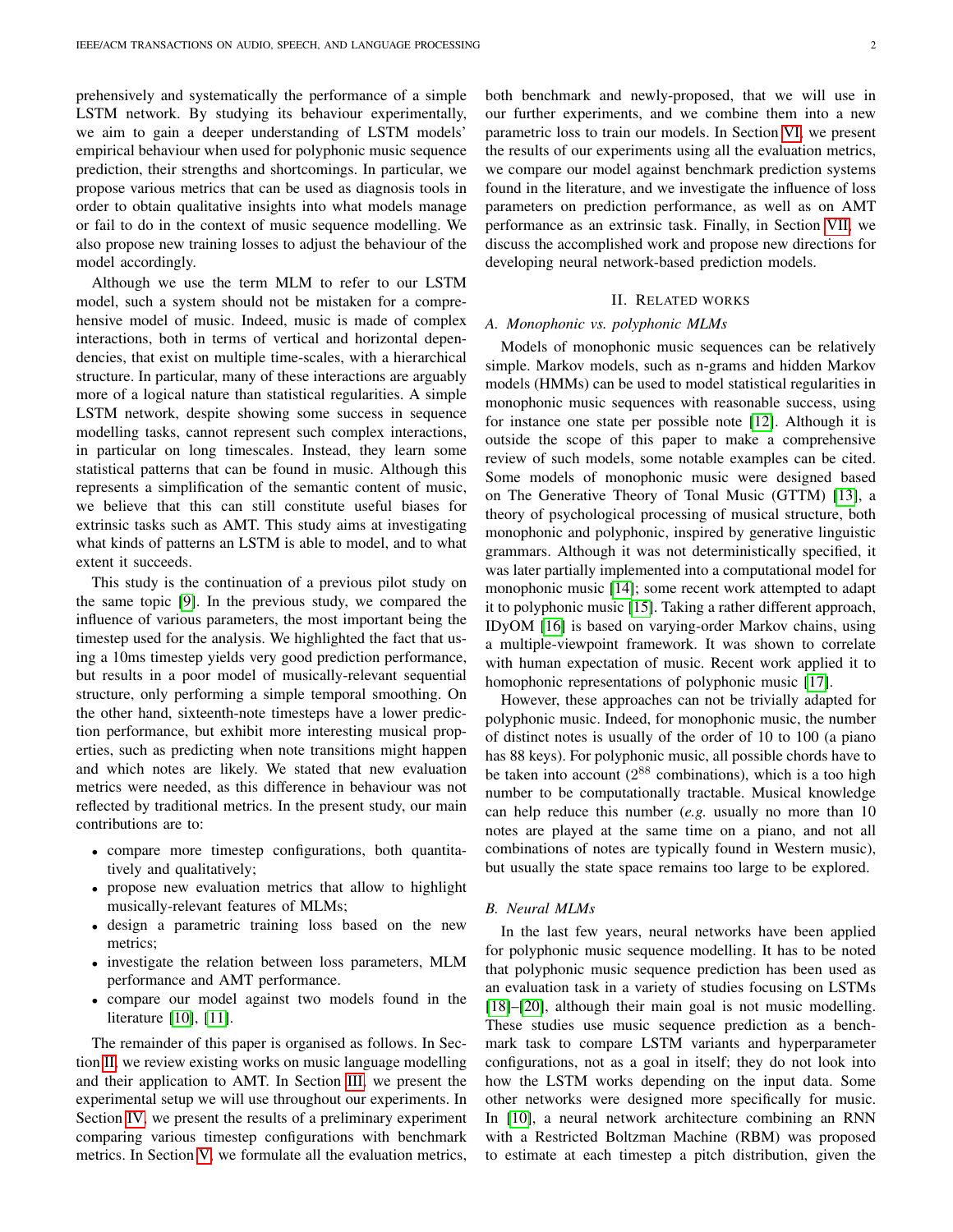previous pitches. An LSTM for symbolic music modelling was also proposed in [\[21\]](#page-13-19), with an original representation using a variable timestep, where the time difference between two timesteps is an extra variable predicted by the model. In [\[11\]](#page-13-10), a variant of the LSTM unit using diagonal recurrent matrices was proposed and applied to polyphonic music sequence modelling. A neural architecture that can be trained to explicitly enforce transposition invariance properties was also proposed in [\[22\]](#page-13-20). It is used for monophonic music prediction, but can trivially be applied to polyphonic music by replacing the softmax outputs with sigmoids.

All the above approaches are based on corpus analysis: a model is trained on a large dataset and then used to make predictions for new music. Other papers, such as [\[23\]](#page-13-21), use music self-similarity to make predictions, based on the idea that human music is very likely to repeat itself with some slight variations. We focus here on the former approach.

# *C. MLMs for AMT*

It is only fairly recently that some computational models of polyphonic music have been designed specifically for audio analysis. Aside from early attempts to include some musicological priors to transcription systems [\[24\]](#page-13-22), Temperley [\[25\]](#page-13-23) was one of the first to propose a joint probabilistic model for harmony, rhythm and stream separation, and suggested its use for audio transcription. This model is quite comprehensive; however, it seems to be intractable in real-life applications and has not been successfully applied to AMT. Since then, various AMT systems have used probabilistic models of highlevel musical knowledge in order to improve their performance [\[26\]](#page-13-24), [\[27\]](#page-13-25), we choose not to review them in detail here.

More recently, the RNN-RBM model of [\[10\]](#page-13-9) was integrated in various AMT systems. In [\[28\]](#page-13-26), the same model was used as a transduction system to post-process the output of a Deep Belief Network front-end acting as an acoustic model. In [\[29\]](#page-13-27), the RNN-RBM was used to refine the output of a Principal Latent Component Analysis (PLCA) multi-pitch estimator, using an iterative workflow. It was also integrated in [\[30\]](#page-13-28) in an end-to-end neural-network, coupled with a variety of neural network-based acoustic models. Another AMT system was proposed in [\[31\]](#page-13-29) using the same model, but in an original fashion. Similarly to [\[21\]](#page-13-19), this one operates on frames that can have arbitrary durations, corresponding to inter-onset intervals. Despite being named "note-based", it does not process sequences of note events characterised by their pitch, onset time and duration. Its data format is still sequences of multiple-hot vectors, like the usual frame-based models, the difference being that the duration of the frames is not constant. In [\[32\]](#page-13-30), the authors proposed to combine a simpler, LSTM-based MLM with a neural acoustic model; a blending model is used to dynamically weight the predictions made by the acoustic and language models.

### *D. Limitations*

One key point, that appears to be often overlooked in the literature with frame-based models is the choice of a relevant timestep. Indeed, in [\[10\]](#page-13-9), when the RNN-RBM was first introduced, it was used with a timestep corresponding to a fraction of a beat (sixteenth or eighth note). However, in [\[28\]](#page-13-26)– [\[30\]](#page-13-28), it was used with a timestep of the order of 10ms, which is both very short compared to a musical duration such as a sixteenth note, and not related to the tempo. As a result, because the same notes are repeated across many timesteps, it is likely that the MLM mostly has a smoothing effect instead of enforcing some kind of long-term musical structure to the output (this is suggested in the conclusion of [\[30\]](#page-13-28), but not further investigated). Similar ideas were explored in [\[33\]](#page-13-31), where a 2-layer LSTM-RNN and HMM were compared on a harmony modelling task. When the frame rate is high (order of 10 fps), the RNN only has a smoothing effect, and is no more efficient than simpler temporal models such as HMMs. They suggest though that on the chord-level (*i.e.* one symbol per chord, no matter how long), RNNs significantly outperform HMMs. In [\[9\]](#page-13-8), we compared 10ms timesteps against 16th note temporelated timesteps for polyphonic music sequence modelling. We suggested that with 10ms timesteps, a neural network would do little more than some kind of temporal smoothing, while with 16th note timesteps, it was able to model some basic music sequence patterns, such as periodicity in note transitions and the pitch distribution of a piece. In [\[32\]](#page-13-30), we showed that this observation translated into better performance when combined with an acoustic model: using a language model operating on 16th note frames (using ground-truth beat positions) yielded better results than with 40ms frames. However, in terms of symbolic prediction, this observation was only qualitative, in the absence of relevant evaluation metrics. Moreover, we did not disentangle the influence of the length of the timestep vs. whether it is tempo-normalised. We will start by further investigating these questions in a preliminary experiment, whose results are presented in Section [IV.](#page-4-0)

Additionally, despite all the work done towards using highlevel musical knowledge in AMT systems, many systems achieve good performance without explicitly using MLMs. By contrast, in speech recognition, most system include a language model, and even simple ones such as trigrams can halve the word error rate of a system [\[34\]](#page-13-32). In [\[3\]](#page-13-2), it was shown that [\[30\]](#page-13-28) can be outperformed on AMT with neural acoustic models without using an MLM by carefully tuning hyperparameters and using appropriate input representations (although the authors did not investigate whether using an MLM could further improve results). In [\[31\]](#page-13-29), the MLM is actually only used on very few occasions – when an onset is detected, but the corresponding pitch detection fails – and when it is, it only works with limited success: it tends to fail to predict chords. The current state of the art in AMT is [\[4\]](#page-13-3), a neural model estimating separately the onsets and pitches of notes, but using no musicological knowledge – although it cannot be ruled out that some note dependencies may be modelled by the system as a side effect, for instance by the pitch-wise onset detection module. Against this evidence, our goal is to study the performance and shortcomings of MLMs. Although sophisticated architectures might improve MLM performance, they also complicate the systematic analysis of how model performance varies with different input, parameters and evaluation measures. Therefore, we use a simple LSTM model,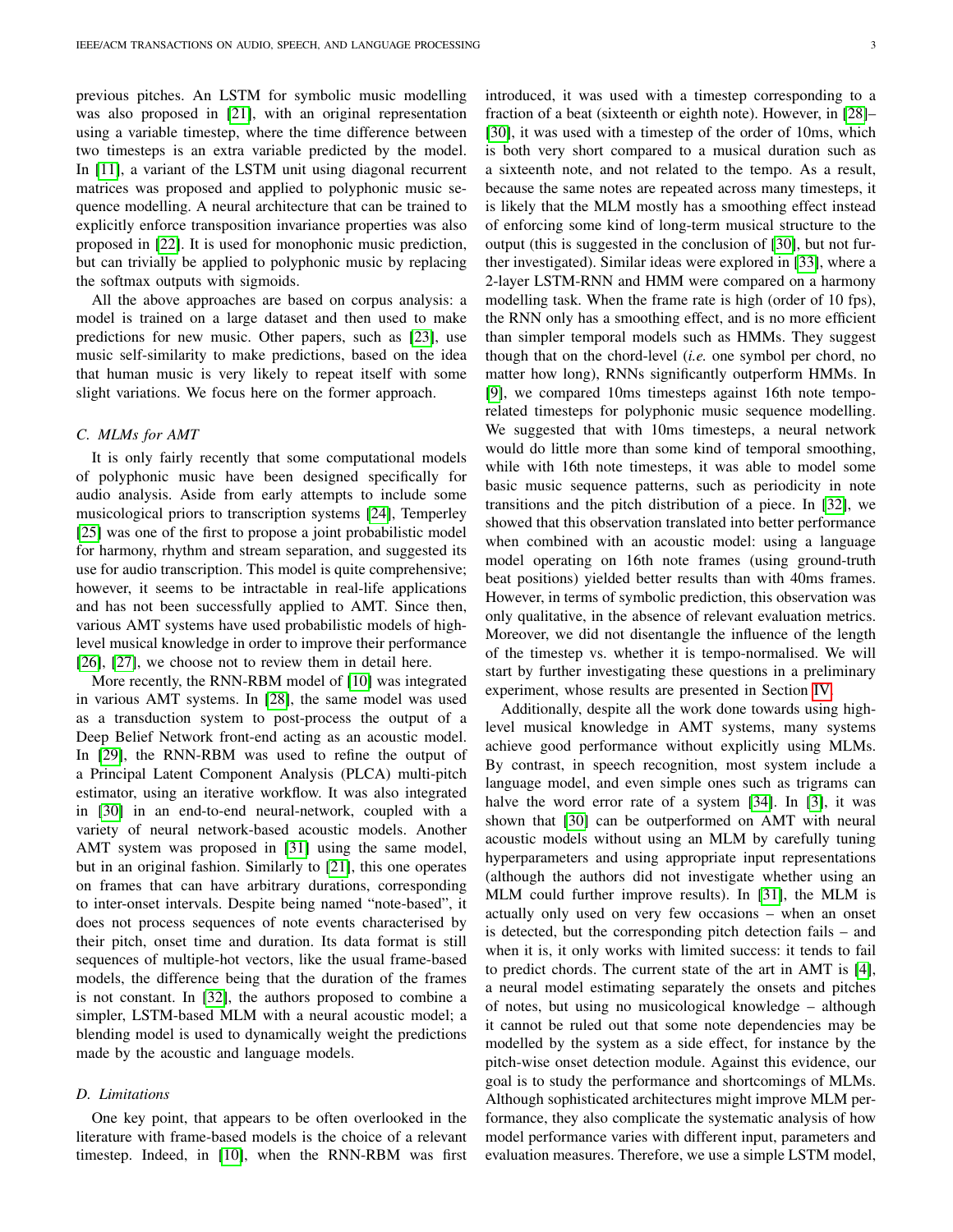we assess its performance depending on various parameters such as the input representation and the loss used for training, and compare it to other models.

## III. EXPERIMENTAL SETUP

### <span id="page-3-0"></span>*A. Problem statement*

We study the performance of an LSTM network on the task of polyphonic music sequence prediction, as is usually done to evaluate language models in natural language processing [\[35\]](#page-13-33). We use a frame-based model, operating on piano rolls. This choice was made as we believe it allows simpler and more direct integration with frame-based multi-pitch detection systems. Formally, a piano roll is a  $T \times 88$  matrix M, where  $T$  is the number of timesteps, and 88 corresponds to the number of keys on a piano, between MIDI notes A0 and C8. M is binary, such that  $M_{t,p} = 1$  if and only if pitch  $p$  is active at timestep  $t$ . In particular, held notes and repeated notes are not differentiated. The output is of the same form, except that the values are non-binary between 0 and 1, and can be interpreted as independent probabilities of each pitch being active at each timestep. More specifically, let  $M_t$  be the 88-vector corresponding to the t-th timestep of  $M$ , for all  $t \in [0, T - 1]$ , we try to predict  $M_{t+1}$  given the ordered sequence of  $\{M_i\}_{i\in\llbracket 0,t\rrbracket}$ . We call the non-binary predicted matrix  $M$ , and the binarised predicted matrix  $M$ . We index  $\hat{M}$  and  $\hat{M}$  by  $t \in [1, T]$ , such that a perfect prediction system would get  $\tilde{M}_i = \tilde{M}_i$ .

We use three different kinds of timesteps:

- *time-based* timesteps, that have a fixed duration in milliseconds (for instance 10ms).
- *note-based* timesteps, that have a fixed musical duration (for instance, a sixteenth note). In this case, each timestep has a different physical duration in milliseconds. In practice, using note-based timesteps normalises the dataset with respect to tempo.
- *event-based* timesteps, where timesteps correspond to new notes and chords, regardless of their durations.

To obtain a piano roll from a MIDI file, we build a list  $\mathbb {t}$ corresponding to the times in seconds of the timesteps (*e.g.*  $\mathbb{t} =$  $[0, 0.01, 0.02...]$  for 10ms timesteps). We then consider that a note is active at a given timestep if it is active in the MIDI file at the start of this timestep. This might lead to unnatural results for instance with 16th note timesteps if, as is the case in our dataset, there are slight imprecisions in the note onset and offset times (*e.g.* if a note starts or ends slightly after a 16th note position). To account for that, we allow some tolerance, both for onsets and offsets, with different thresholds, meaning that if a note starts just after a timestep, it will still be considered active at that timestep, or conversely, inactive if it ends just after. Let  $N = (p_n, s_n, e_n)_n$  the sequence of notes in a given piece, where note n has pitch  $p_n$ , start time  $s_n$  and end time  $e_n$ . Given tolerance thresholds  $T_s$  and  $T_e$  for onsets and offsets respectively, we have:

$$
M_{t,p} = 1 \Leftrightarrow \exists n | p_n = p \land (s_n \leq \mathbb{t}_t + T_s) \land (e_n > \mathbb{t}_t + T_e)
$$
 (1)

In practice, we define  $T_s$  and  $T_e$  as percentages of the duration of the current timestep. For 10ms timesteps, we choose  $T_s =$ 

 $T_e = 0$ , since the timestep is small enough that displacements by 1 timestep are negligible. For other timesteps, we compare the resulting piano roll, upsampled back to 10ms timesteps to the original 10ms-timesteps piano roll, and choose the values that maximise the framewise F-Measure over the whole dataset between these two piano rolls through grid search.

#### <span id="page-3-4"></span>*B. Model*

Our primary goal is to study the behaviour and potential of a simple RNN architecture. In order to avoid being influenced by other parameters, we deliberately choose to use a simple configuration of the most widely-used RNN architecture, the LSTM. In particular, we choose not to use several layers, nor to use dropout or any other regularisation method during training. We make the code for our model available for future use<sup>[1](#page-3-1)</sup>.

We thus use an LSTM with 88 inputs, one single hidden layer with  $N_h$  hidden nodes, and one fully-connected layer with 88 outputs, one for each piano key, which are sent through a sigmoid function. The network architecture is shown in Fig. [1.](#page-4-1) We use as cost function the cross entropy between the output of the sigmoid and the ground truth  $(H, as)$  defined in Section [V-A\)](#page-5-1), as is typically done. To set the number of hidden nodes and the learning rate, we try the following parameters, as a simpler alternative to extensive grid search:  $N_h \in \{128, 256\}$  and  $l \in \{0.001, 0.01\}$ . We find that results are very similar in all configurations (all within 1% of each other), except with *event* timesteps (see Section [IV\)](#page-4-0), where the configuration  $N = 256, l = 0.01$  was slightly better than the others. For the rest of the experiments, we keep this hyperparameter configuration.

We train the models for a maximum of 500 epochs and use early stopping, such that if the training loss computed on the validation dataset does not decrease for 15 epochs, we stop training and keep the last best model. In practice, all models stopped training before reaching the 500 epochs limit. The output of the network is then thresholded to obtain a binary piano roll. The threshold is determined by choosing the one that gives the best results on the validation dataset (see section [III-C\)](#page-3-2), and we use one single threshold for all pitches.

#### <span id="page-3-2"></span>*C. Dataset*

*1) The Piano-midi.de dataset:* We use the Piano-midi.de dataset $2$  as real-world MIDI data. This dataset currently holds 307 pieces of classical piano music from various composers. It was made by manually editing the velocities and the tempo curve of quantised MIDI files in order to give them a natural feeling. We can thus have access to quantised durations to compute note-based timesteps, and expressive timing for timebased timesteps. Besides, it also contains time- and keysignature annotations. The key signature, however, is always given as the major relative (*i.e.* a piece in A minor would be written as C major), and does not take into account short modulations that might occur within a piece without being indicated by a key signature change. Another motivation for

<span id="page-3-3"></span><span id="page-3-1"></span><sup>1</sup><https://github.com/adrienycart/PolyMusicPredLSTM> <sup>2</sup><http://piano-midi.de/>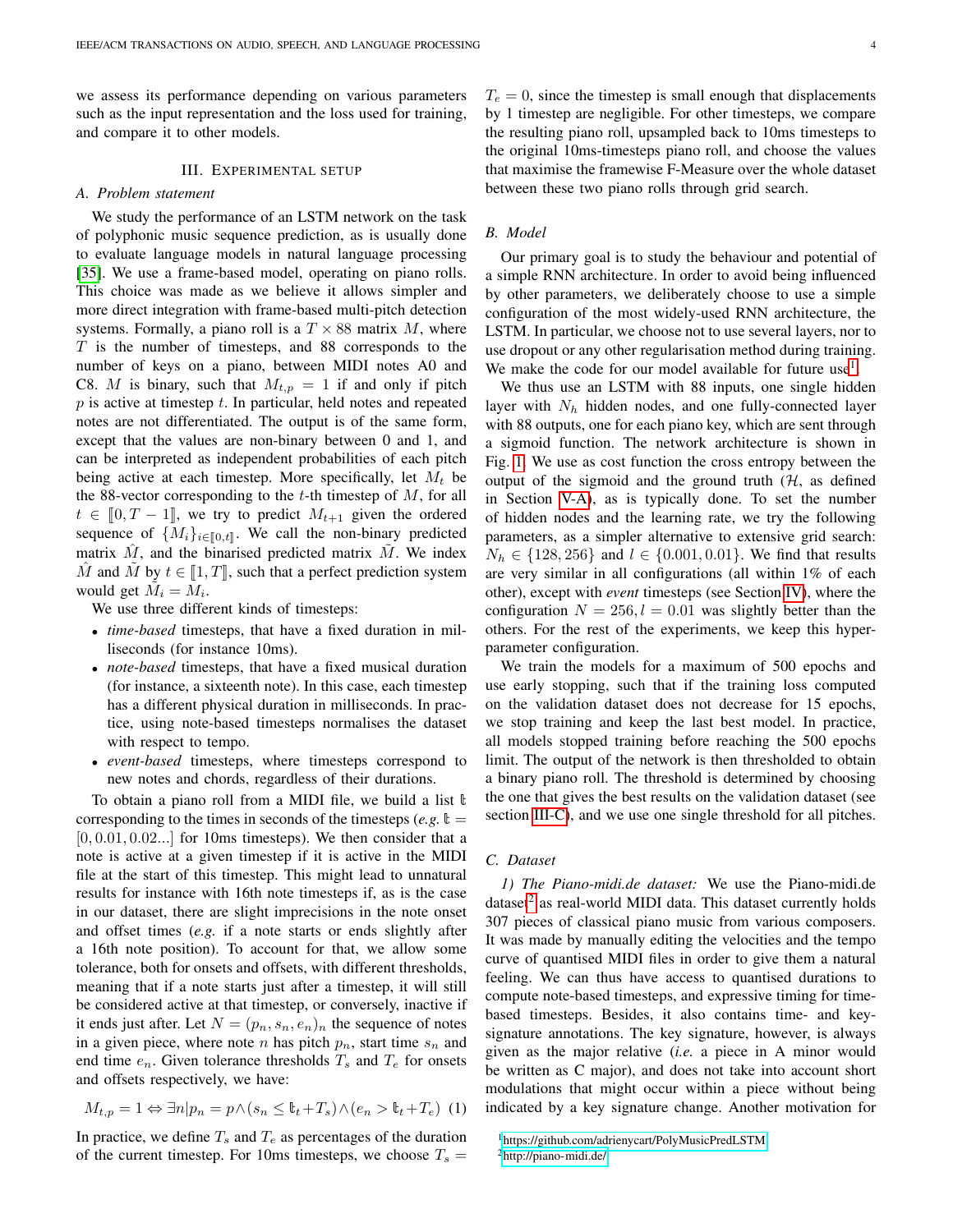

<span id="page-4-1"></span>Fig. 1. Single-layer LSTM network architecture. The non-binary predictions can then be thresholded to obtain binary predictions.

using this dataset is that the MAPS dataset [\[36\]](#page-13-34), a widely used benchmark dataset for AMT, was created using MIDI files from the Piano-midi.de dataset. By using this dataset, we can make our experiments in a context as close as possible to how our system would be tested for AMT, and thus hope to have results more directly transferable to AMT.

This dataset holds pieces of very different durations, from 20 seconds to 20 minutes. In order to be more computationally efficient, we only keep the first minute from each file and we zero-pad the shorter files. The resulting dataset is 5 hours long. We split it into training, validation and test datasets with the following respective proportions: 70%-10%-20%. The exact split is made available<sup>[3](#page-4-2)</sup>.

*2) Data augmentation and pre-processing:* Many musical concepts (*e.g.* modes, chord types, cadences...) are defined in terms of pitch intervals rather than absolute pitches. In particular, they are not affected by transposition; it is thus useful to enforce such transposition-invariance properties in an MLM. To do so, we consider two options. The first one, that we call *transpose C*, consists of transposing every piece as a whole into C major (we remind the reader that the minor keys are always written as their major relative in the dataset annotations), as per [\[10\]](#page-13-9). When there are key modulations, we choose as key signature the one that lasts longest, and transpose the piece into C major accordingly. This keeps the size of the dataset as is. Another option, that we call *transpose all*, is to transpose every piece in every key, from 7 semitones below to 5 semitones above. That way, all tonalities are equally represented; this increases the size of the dataset 12-fold.

We compare these two approaches in the preliminary experiment (we do not present detailed results for the sake of conciseness). While both approaches improve the results, *transpose all* yielded greater improvement. It is also simpler, as it does not require knowing the key of the pieces in advance. Besides, when testing a model trained with *transpose C* on data that is not transposed (keeping the original tonality), results are actually worse than with no data augmentation at all. We thus use *transpose all* in all further experiments.

## IV. PRELIMINARY EXPERIMENT

## <span id="page-4-0"></span>*A. Description*

<span id="page-4-2"></span>As a first experiment, we reproduce and extend the results of [\[9\]](#page-13-8). We study how the choice of a timestep influences the performance of the MLM. More specifically, we compare 5 timesteps:

- *time-short*: 10ms (typical timestep for audio analysis)
- *time-long*: 180ms (average duration of a 16th note)
- *note-short*: a 48th note (greatest common divisor of most usual musical durations)
- *note-long*: a 16th note (typical musical duration)
- *event*: one timestep per new onset

For each of these timesteps, we evaluate two models:

- LSTM: the LSTM described in Section [III-B.](#page-3-4)
- *Baseline*: a naive baseline model, that simply repeats the previous output, in other words, a system such that  $\hat{M}_t = M_{t-1}$ . To be able to compute the cross entropy, we replace ones with 0.999 and zeroes with 0.001.

In all cases, a system is trained and tested using the same timestep. The systems are evaluated using the benchmark metrics presented in Section [V-A,](#page-5-1) namely F-Measure  $(F)$ , precision  $(\mathcal{P})$ , recall  $(\mathcal{R})$ , all computed on binary outputs, and cross entropy  $(H)$ , computed on sigmoid outputs. Comparing *time-long* and *note-long*, we can study the influence of using note-based timesteps. We can also study the influence of the size of the timestep with both time-based and notebased timesteps by comparing *time-short* and *time-long*, and *note-short* and *note-long* respectively. The *event* configuration echoes the chord-level configuration in [\[33\]](#page-13-31), the difference being that there might be repeated frames when the same note is played twice.

It has to be noted that the size of the timestep determines the temporal precision of our model. For instance, using a 16th note timestep makes it impossible to accurately represent durations that are not a multiple of a 16th note. Using a timestep of 180ms thus is not advisable in a real case scenario, and we only consider this timestep for comparative purposes.

#### *B. Quantitative analysis*

Results for this preliminary experiment are reported in Table [I.](#page-5-2) It appears as a general trend that the longer the timestep, the bigger the difference in performance between the naive baseline model and the LSTM. Indeed, when the frame rate is higher, a given note spans more timesteps. As a result, there are many more self-transitions (ie. two identical successive frames) than note changes. The network thus learns that most of the time, a pitch active at timestep  $t$  will still be active at  $t + 1$ . In the *time-short* configuration, this effect is particularly visible: there is nearly no performance difference between the LSTM and the baseline model. Repeating the previous pitches constitutes a very good strategy in this case, as shown by the very good prediction performance, but that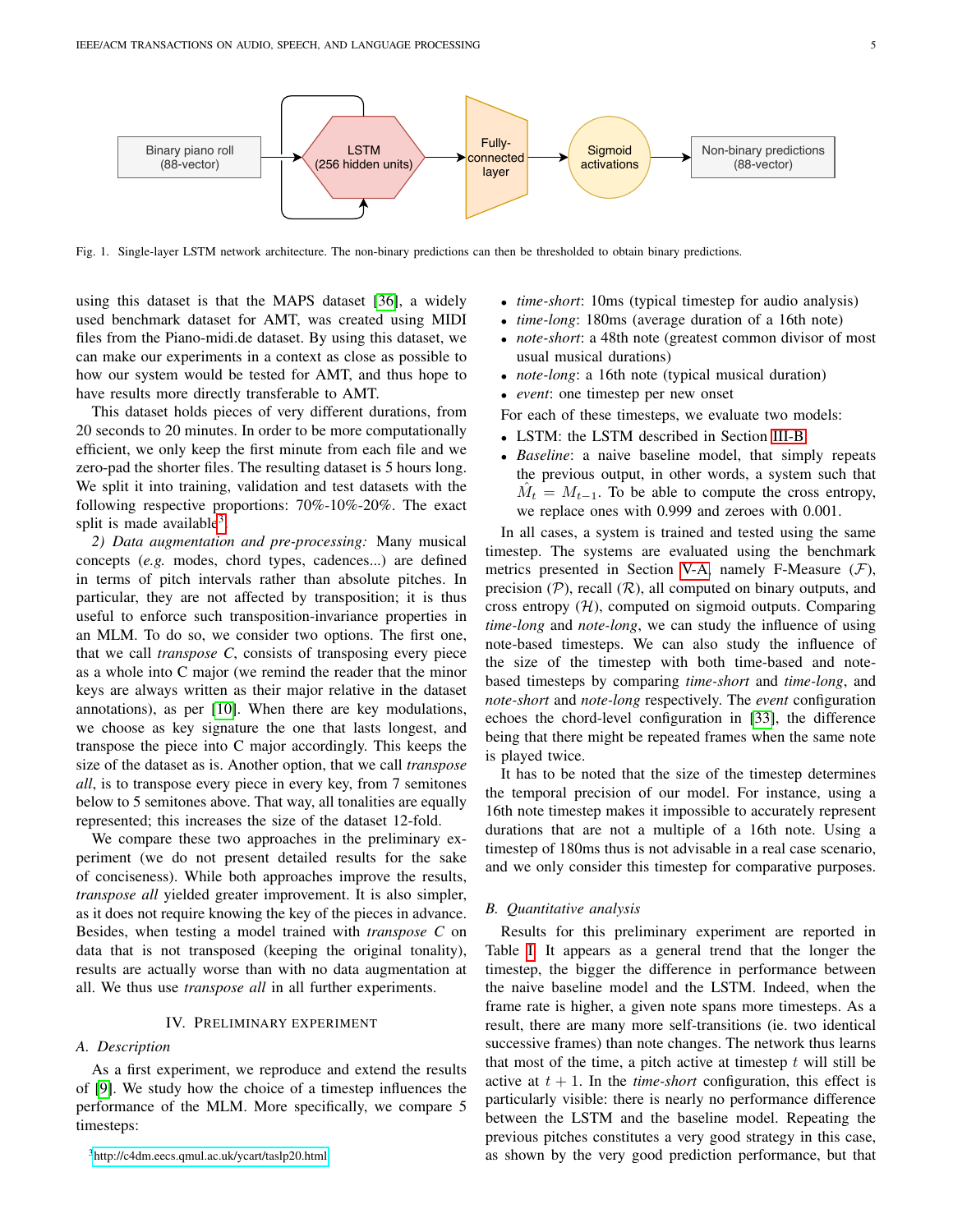| Model           | $\mathcal F$ | $\mathcal{P}$ | R.   | $\mathcal{H}_{\cdot}$ |
|-----------------|--------------|---------------|------|-----------------------|
| TIME-SHORT      |              |               |      |                       |
| <b>Baseline</b> | 96.7         | 96.7          | 96.7 | 1.25                  |
| <b>LSTM</b>     | 96.7         | 96.7          | 96.7 | 0.892                 |
| TIME-LONG       |              |               |      |                       |
| <b>Baseline</b> | 61.6         | 61.6          | 61.6 | 15.2                  |
| <b>LSTM</b>     | 61.4         | 60.9          | 62.3 | 6.09                  |
| NOTE-SHORT      |              |               |      |                       |
| <b>Baseline</b> | 83.8         | 83.8          | 83.8 | 5.78                  |
| <b>LSTM</b>     | 84.1         | 86.3          | 82.0 | 2.76                  |
| NOTE-LONG       |              |               |      |                       |
| <b>Baseline</b> | 60.8         | 60.7          | 60.8 | 15.1                  |
| <b>LSTM</b>     | 63.3         | 64.8          | 62.3 | 5.4                   |
| <b>EVENT</b>    |              |               |      |                       |
| <b>Baseline</b> | 41.1         | 41.0          | 41.2 | 24.1                  |
| <b>LSTM</b>     | 46.2         | 40.6          | 53.8 | 7.77                  |

TABLE I

<span id="page-5-2"></span>PREDICTION PERFORMANCE FOR VARIOUS TIMESTEPS ASSESSED WITH THE BENCHMARK METRICS (DEFINED IN SECTION [V-A\)](#page-5-1). BOLD VALUES CORRESPOND TO THE BEST RESULT FOR EACH TIMESTEP.

does not make a good model of music. On the other end of the spectrum, in *event* configuration, the LSTM performs much better than the baseline model, as in this case, there are fewer self-transitions. This observation is in accordance with the findings in [\[33\]](#page-13-31).

#### <span id="page-5-3"></span>*C. Qualitative analysis*

When inspecting the non-binary outputs of the networks, some interesting differences between note-based and timebased timesteps can be noticed. We provide some examples of outputs for all the configurations in Figure [2.](#page-6-0)

With note-based timesteps, it appears that every few timesteps (every 4 timesteps *i.e.* a quarter-note in *note-long* configuration, 6 *i.e.* an eighth-note in *note-short*), the network lightly activates some outputs that are different from the previous ones, and deactivates the previous one. The network thus has learned that a transition might occur at these timesteps, which is very sensible, given that note transitions occur more frequently on beats and half-beats. This shows that the network has learned some kind of representation of temporal periodicities in music (which form an important basic component of meter). This hinders prediction performance, as predicting a note change when there is none is a mistake, but constitutes an interesting feature from a music modelling perspective. It has to be noted that this behaviour does not happen in the *time-long* configuration, which shows that it does not simply come from longer timesteps. In *time-short* configuration, the system exhibits this behaviour to a much lower degree, which proves that despite the fact that notes might last an arbitrary number of timesteps, the LSTM is able to pick up some regularities and exploit them to make predictions.

When comparing the effect of having short timesteps, we see that the network tends to be much more confident in its predictions, especially when predicting that a note is going to be repeated. Indeed, we can see that the "background noise" of the pictures, *i.e.* the bins that do not correspond to correct note predictions, have very low values. On the other hand, with longer timesteps, the background has higher values, meaning that the network is less confident. There are also some phantom notes that are not in the ground truth, that correspond to the notes of the scale of the piece. This shows that the network was able to infer, from the first few notes, which pitches are likely to occur, based on the occurrence of similar note patterns in the dataset. This is particularly visible in *time-long*, *event* and *note-long* configurations. Again, this has a negative effect on prediction performance, but having an idea of what notes are likely to occur is a desirable quality for an MLM.

The main problem that emerges from this preliminary experiment is that the usual metrics, although still informative, are not sufficient to capture the fitness of a model for musical purposes. Indeed, a very good prediction performance is obtained even by the baseline model in the *time-short* configuration, but all the system is doing is repeating the previous timestep. On the other hand, note-based timesteps seem to have interesting properties, like inferring when notes might change, but these properties are not shown in the metrics used, they are even penalised. We thus design metrics that will hopefully help highlight interesting musical properties.

#### V. EVALUATION METRICS

## <span id="page-5-1"></span><span id="page-5-0"></span>*A. Benchmark evaluation metrics*

In this section, we present the evaluation metrics we use to compare model performance. First, we compute several metrics following the MIREX Multiple-F0 Estimation task [\[37\]](#page-13-35), namely the frame-wise precision, recall and F-Measure. These measures are defined as follows:

$$
\mathcal{P} = \frac{\sum_{t=0}^{T} TP(t)}{\sum_{t=0}^{T} TP(t) + FP(t)} \quad (2)
$$
\n
$$
\mathcal{R} = \frac{\sum_{t=0}^{T} TP(t)}{\sum_{t=0}^{T} TP(t) + FN(t)} \quad (3)
$$
\n
$$
\mathcal{F} = \frac{2 \cdot P \cdot R}{P + R} \quad (4)
$$

where  $TP(t)$ ,  $FP(t)$  and  $FN(t)$  are the number of true positives, false positives and false negatives, respectively, when comparing  $M$  and  $M$  at timestep  $t$ . We count one true positive for each  $(t, p)$  such that  $\tilde{M}_{t,p} = M_{t,p} = 1$ .

We also use the cross entropy between the sigmoid output of our network and the binary targets. The cross entropy  $\mathcal{H}(M_t, \hat{M}_t)$  between the vectors  $M_t$  and  $\hat{M}_t$  is defined as:

$$
\mathcal{H}(M_t, \hat{M}_t) = -\sum_{p \in [\![0,87]\!]} M_{t,p} \log(\hat{M}_{t,p}) + (1 - M_{t,p}) \log(1 - \hat{M}_{t,p})
$$
\n(5)

The cross entropy measure of two sequences of vectors is defined as the average of the cross entropy across timesteps.

Those metrics are computed for each piece, and then averaged over a dataset. We abbreviate precision, recall, F-Measure, and cross entropy as  $P$ ,  $R$ ,  $F$ , and  $H$  respectively.

#### *B. Proposed evaluation metrics*

In order to get deeper insight into the performance of MLMs, we propose additional metrics, that we describe in what follows. For all these metrics, lower is better.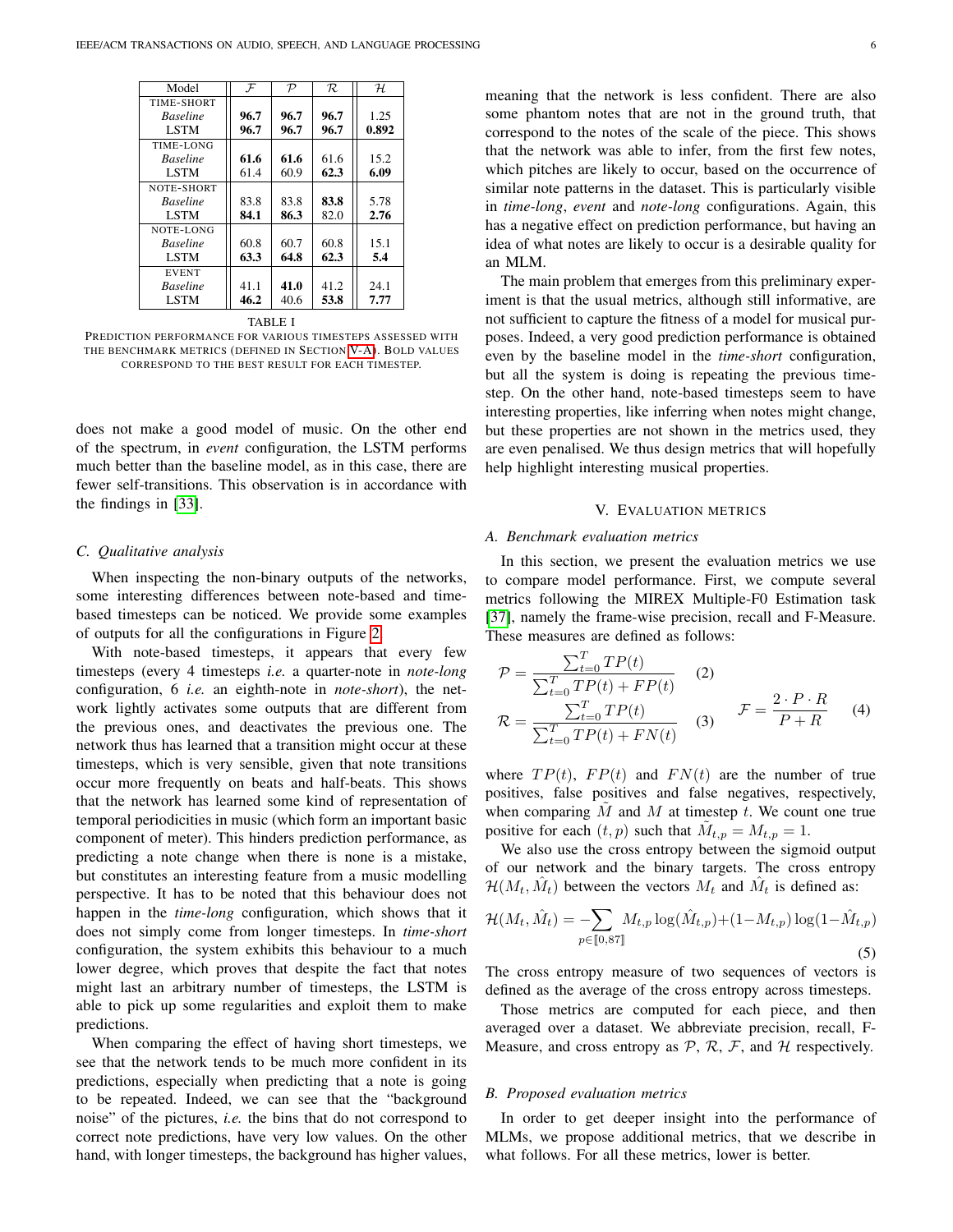

<span id="page-6-0"></span>Fig. 2. Preliminary experiment: Comparison of sigmoid outputs for various timesteps for the MIDI file chpn-p7.mid transposed into C. Ground truth notes are overlaid as red rectangles. The notes of the scale correspond to the white keys on the left of each image. The tonic is in grey. The same color map is used across figures.

*1) Transition Cross entropy:* We observed that most models have no problem predicting repeated notes, the difficult part is predicting transitions. A good model thus must be able to successfully predict transitions. In order to evaluate this ability, we compute the cross entropy only on frames where there is a transition.

Let  $Tr$  be the subset of  $\llbracket 1, T-1 \rrbracket$  such that:

$$
t \in Tr \Leftrightarrow M_t \neq M_{t-1} \tag{6}
$$

For each  $t \in Tr$ , we define  $d(t)$  the number of bins that differ between  $M_t$  and  $M_{t-1}$ , ie.  $d(t) = ||M_t - M_{t-1}||_0$ . We define the transition cross entropy as:

$$
\mathcal{H}_{tr} = \frac{1}{|Tr|} \sum_{t \in Tr} \frac{\mathcal{H}(M_t, \hat{M}_t)}{d(t)} \tag{7}
$$

where |.| denotes the cardinality. We divide by  $d(t)$  as we observe experimentally that  $H(M_t, \hat{M}_t)$  is proportional to  $d(t)$ . Indeed, as the models have a tendency to repeat the previous input, each note that differs from the previous input will be an additional source of errors.

<span id="page-6-1"></span>*2) Steady-state Cross entropy:* The transition cross entropy evaluates the ability of an MLM in difficult cases. Still, we expect an MLM to perform also well in the simple cases, that is, when notes are held or repeated. We thus define the steadystate cross entropy as:

$$
\mathcal{H}_{ss} = \frac{1}{T - 1 - |Tr|} \sum_{t \in [1, T - 1] \setminus Tr} \mathcal{H}(M_t, \hat{M}_t)
$$
(8)

Here, we do not normalise by the number of active notes as it has no influence on the cross entropy value. What matters is the fact that the previous frame is repeated, not which notes are active in that frame.

*3) Pitch-profile Cross entropy:* In Section [IV,](#page-4-0) we observed that the network seems to be able to recognise the pitch distribution in certain cases, and give higher probabilities to notes that are in-key. To evaluate quantitatively this ability, we introduce the pitch-profile cross entropy, which assesses how relevant to the piece the erroneous outputs of the system are.

In our case, we define the scale of a piece as the set of MIDI pitches (not pitch classes) that are common in a piece. We consider that a pitch is in the scale of the piece if it is active for more than 5% of the duration (in seconds) of the example. This allows us to remove accidentals and ornaments. The threshold of 5% was set arbitrarily, and its influence is discussed in Section [V-C2.](#page-7-0) Using such a definition of a scale has various advantages: we do not have to rely on potentially imperfect key annotations, it allows us to take into account potentially frequent out-of-key notes when unusual modes are used, and it takes into account the note range of a piece.

We use the times of the key signature changes in the Piano-midi.de dataset to define constant-pitch-profile regions. We then compute one scale per constant-pitch-profile region. Let  $(t_i)$  be the series of timesteps at which the key signature changes. We define the constant-pitch-profile regions as  $K_i = \llbracket t_i, t_{i+1} \rrbracket$ . Let  $N_{p,i}$  the subset of N such that:

$$
N_{p,i} = \{(p_n, s_n, e_n) \in N | p_n = p \land (s_n \in K_i \lor e_n \in K_i) \}
$$
\n(9)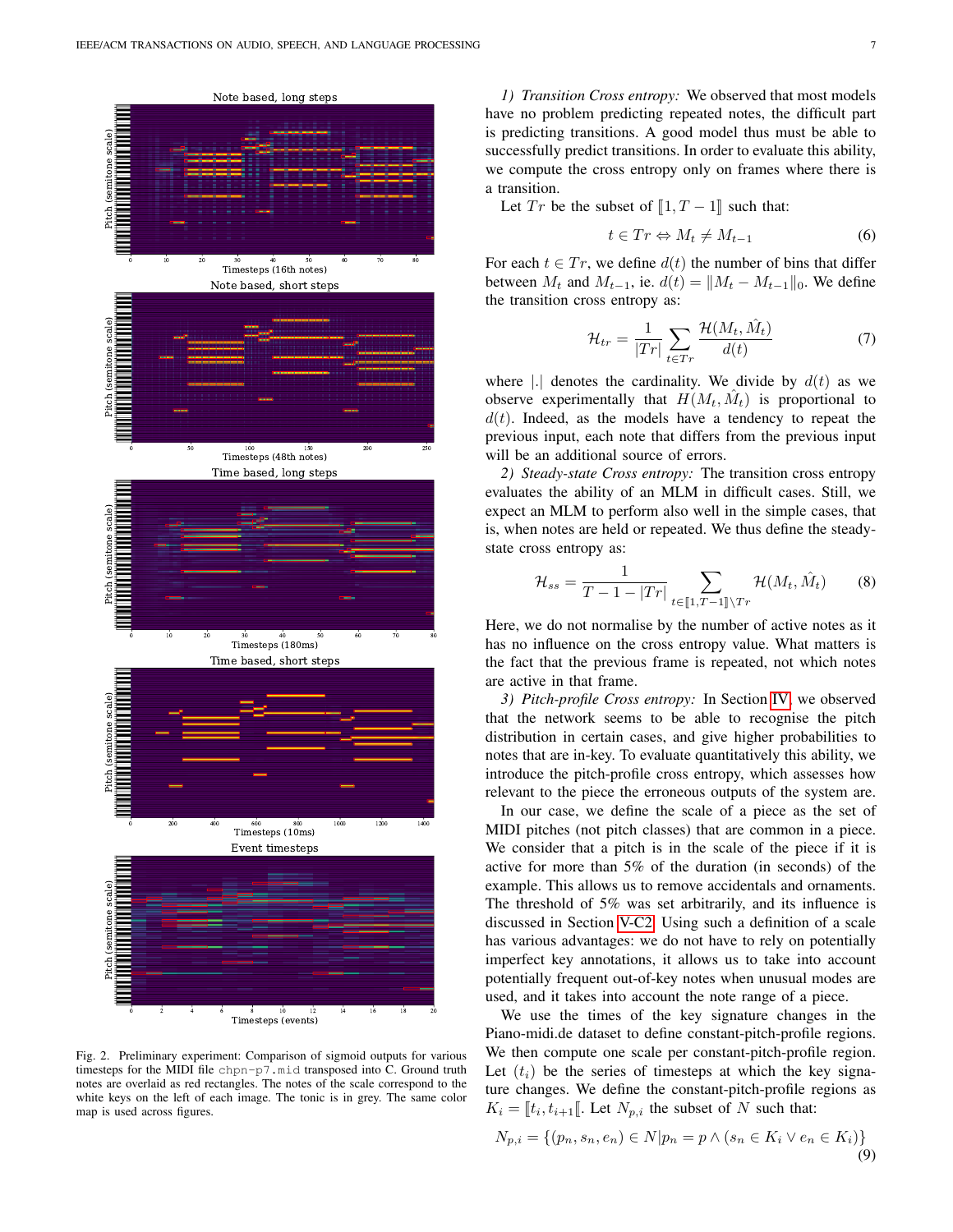We then define the pitch-profile of a piece  $P(t)$  for all  $t \in K_i$ as the subset of  $[0, 87]$  such that pitch p is active for more than 5% of the duration of  $K_i$  ie.:

$$
p \in \mathcal{P}(t) \iff \frac{\sum_{N_{p,i}} \min(e_n, t_{i+1}) - \max(s_n, t_i)}{t_{i+1} - t_i} > 0.05
$$
\n
$$
(10)
$$

We subsequently define a scale vector  $P(t)$  such that  $P(t)_p = 1 \iff p \in P(t)$ .  $P(t)$  is defined based on the durations of notes in seconds rather than in number of timesteps in order to compare more fairly different timesteps.

We only want to evaluate how close to the scale the erroneous predictions are. Indeed, our focus here is to measure to what extent the false positives, despite being mistakes, make sense from a musical point of view. In order to get rid of the influence of the correct notes, we do not consider in the computation of the pitch-profile cross entropy the bins where the target is equal to 1. We call the ensemble of such bins  $B$ :

$$
B = \{(t, p) \in [1, T - 1] \times [0, 87] \mid M_{t, p} = 0\}
$$
 (11)

The pitch-profile cross entropy is then defined as the cross entropy between the false positive outputs and the scale, counting only the false positive bins. For a given bin  $(t, p)$ , the pitch-profile cross entropy is given as:

$$
\mathcal{H}_{pp}(t,p) = -P(t)_p \log(\hat{M}_{t,p}) - (1 - P(t)_p) \log(1 - \hat{M}_{t,p})
$$
\n(12)

As the number of false positive bins changes from frame to frame, rather than defining it for each frame and then averaging it (which would give more weight to bins from frames where there are more notes), we define the pitch-profile cross entropy for a piano roll as follows:

$$
\mathcal{H}_{pp} = \frac{1}{|B|} \sum_{(t,p)\in B} \mathcal{H}_{pp}(t,p) \tag{13}
$$

*4) Transition-Pitch-profile Cross entropy:* In order to investigate more specifically what happens on transitions, we define the transition-pitch-profile cross entropy. It is defined similarly as the pitch-profile cross entropy, but is only computed on transition frames. We call  $B_t$  the subset of pitches such that  $B_t = \{p \in [0, 87] \mid (t, p) \in B\}$ . We then have:

$$
\mathcal{H}_{pp,tr} = \frac{1}{\sum_{t \in Tr} |B_t|} \sum_{t \in Tr, p \in B_t} \mathcal{H}_{pp}(t, p) \tag{14}
$$

*5) Steady-State-Pitch-profile Cross entropy:* By analogy with  $\mathcal{H}_{ss}$ (see Section [V-B2\)](#page-6-1), we also define the steady-statepitch-profile cross entropy:

$$
\mathcal{H}_{pp,ss} = \frac{1}{\sum_{t \notin Tr} |B_t|} \sum_{t \notin Tr, p \in B_t} \mathcal{H}_{pp}(t,p) \tag{15}
$$

### *C. Discussion on the proposed evaluation metrics*

These metrics are imperfect, in the sense that they capture certain aspects of the performance of an MLM, but fail to capture others. In the same way that precision and recall give information on different aspects of a classification system, these metrics complement each other. A good model should thus perform well in all, or most of them. In what follows, we describe situations in which a model might give good values, but actually be weak, or vice versa.

*1)*  $\mathcal{H}_{tr}$  *and*  $\mathcal{H}_{ss}$ :  $\mathcal{H}_{tr}$  only captures what happens on transitions. As a result, a model that is uncertain all the time might perform similarly to a model that is uncertain only at transition times. Conversely,  $\mathcal{H}_{ss}$  captures only what happens on steadystate frames. A model that always confidently predicts a note will be prolonged to the next timestep will have a good  $\mathcal{H}_{ss}$ , even though it might fail to predict transitions. A model that scores both good  $\mathcal{H}_{tr}$  and good  $\mathcal{H}_{ss}$  is thus a great model, both able to know when a note will be held, and to successfully predict the appearance of new notes.

Another potential issue is the fact that in some cases, there might be no steady-state frames. This happens in particular with *note-long* and *event* timesteps. In this case,  $\mathcal{H}_{ss}$  is ill-defined; we do not take into account such pieces when computing the average  $\mathcal{H}_{ss}$  on a dataset.

<span id="page-7-0"></span>*2)*  $\mathcal{H}_{pp}$ ,  $\mathcal{H}_{pp,tr}$  *and*  $\mathcal{H}_{pp,ss}$ *:*  $\mathcal{H}_{pp}$ ,  $\mathcal{H}_{pp,tr}$  and  $\mathcal{H}_{pp,ss}$  all penalise in-key true negatives. For instance, an MLM that would always predict  $S(t)$  at every timestep, would score very good  $\mathcal{H}_{pp}$ , even though it fails to predict any specific note. This can be controlled with  $\mathcal{H}_{ss}$ , as a model that makes a lot of mistakes or fails to predict any note with confidence would score low on that metric.

One element that can influence these metrics is the threshold used to define  $P(t)$ . The higher the threshold, the more in-key false positives will be penalised, but true negatives will also be less penalised. Initial observations show that as the threshold increases,  $\mathcal{H}_{pp}$  gets better, meaning that the penalty given to in-key true negative outweighs the reward given to in-key false positives. In particular, this metric can only be used to compare models on the same dataset or on the same piece, but not to compare the performance of a single model on different pieces, as the number of pitches in the pitch profile is what has the most influence on  $\mathcal{H}_{pp}$ .

The second conclusion that can be drawn from this preliminary experiment is that the threshold chosen does not seem to have an influence on the relative ordering of the models, which means that any threshold can be chosen without influencing the conclusions of the study. We choose  $5\%$  rather than 0 because we still want to avoid including passing notes in the pitch profile as much as possible.

#### *D. Combining metrics into one loss*

All of the above metrics have their importance, and capture different aspects of the performance of an MLM. Still, it can be useful to try and combine them into one single value, in particular in order to use them as a loss function for model training. We thus propose the following formulation, with parameters  $\Theta = (w_{tr}, w_{ss}, \alpha)$ :

$$
S_{\Theta} = \sqrt{(w_{tr}\mathcal{H}_{tr} + w_{ss}\mathcal{H}_{ss})^{1+\alpha}(w_{tr}\mathcal{H}_{pp,tr} + w_{ss}\mathcal{H}_{pp,ss})^{1-\alpha}}
$$
(16)

where  $(w_{tr}, w_{ss}) \in \mathbb{R}_+^2$  and  $\alpha \in [-1, 1]$ . When  $\Theta = (1, 1, 0)$ , we omit the  $\Theta$  subscript and we simply write it as  $S$ .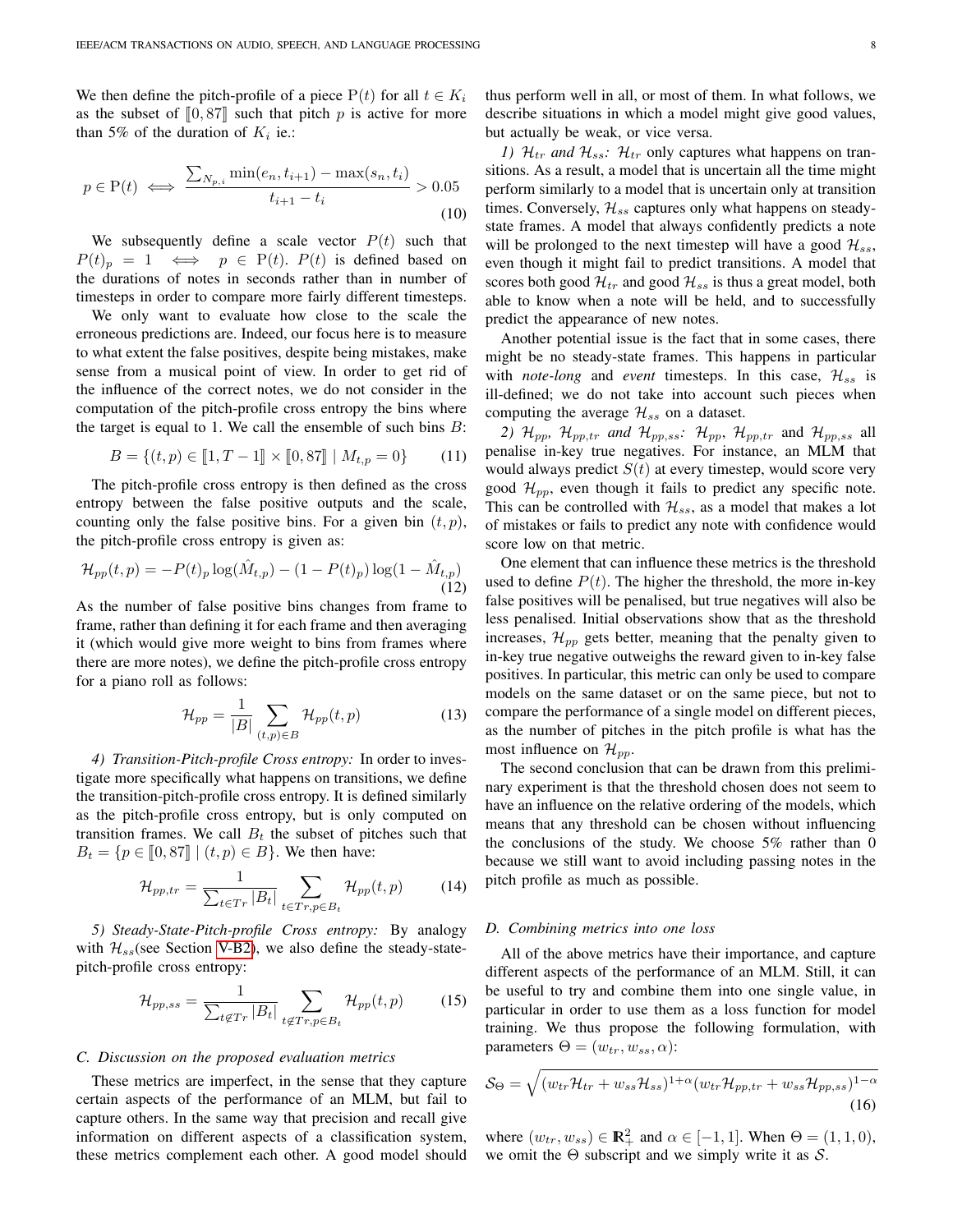Giving a higher value to  $w_{tr}$  or  $w_{ss}$  emphasises more transitions or steady states respectively. Giving a higher  $\alpha$ value emphasises more the H factor compared to the  $\mathcal{H}_{pp}$ factor of  $S_{\Theta}$ . All the summands are positive, provided that M has values in  $[0, 1]$ . The lowest possible value is 0, reached when  $\hat{M}_t = \hat{M}_t$  for all t (or when  $\hat{M}_t = P(t)$  for all t).

By summing  $\mathcal{H}_{tr}$  and  $\mathcal{H}_{ss}$ , we take into account all the timefrequency bins, as in  $H$ , but with a different weight. When  $w_{tr} = w_{ss}$ , the sum of steady-state frames and the sum of transition frames have the same weight overall, contrary to  $H$ , where all frames have the same weight. As a result, when transitions are rare, they have a much higher weight with this metric than with  $H$ , which helps put the emphasis on the less common case. When transitions are frequent (as is the case with *event* timesteps for instance), the steady-state frames end up having a higher weight than the transition frames. Similarly, summing  $\mathcal{H}_{pp,tr}$  and  $\mathcal{H}_{pp,ss}$  (with  $w_{tr} = w_{ss}$ ) allows to evaluate all bins with respect to the pitch-profile, but gives more weight to the less common type of frames.

We choose the weighted geometric average to combine these two sums in order to avoid scaling problems and focus on relative differences in both terms. A geometric average allows us to keep the relative ordering invariant in  $S$  as well. We decide to leave aside benchmark evaluation metrics when computing S. Including  $H$  would be redundant with  $\mathcal{H}_{tr}$  +  $\mathcal{H}_{ss}$ , as argued previously. As to  $\mathcal{F}$ , we leave it aside because we are here trying to evaluate probability distribution modelling rather than binary classification. Non-binary metrics are thus more appropriate than binary ones.

## VI. EXPERIMENTS

<span id="page-8-0"></span>Using this new set of metrics, along with the benchmark metrics, we carry out experiments to assess the influence of various parameters on the performance of our system. In Section [VI-A,](#page-8-1) we first check whether the qualitative observations made in Section [IV-C](#page-5-3) are reflected by the new metrics. In Section [VI-B,](#page-9-0) we compare our models against various models in the literature, trained with usual losses and the  $S$  loss when applicable. In Section [VI-C,](#page-10-0) we investigate what effect training our model using  $S_{\Theta}$  as loss with various  $\Theta$  has on the predictions. Finally, in Section [VI-D,](#page-10-1) we apply our MLMs to AMT, and investigate how the choice of parameters  $\Theta$  when training our MLMs with  $S_{\Theta}$  influence AMT performance.

#### <span id="page-8-1"></span>*A. Influence of the time step*

We re-evaluate the preliminary experiment using this new set of metrics to compare quantitatively how the model behaves in each of the five configurations: *time-short*, *timelong*, *note-short*, *note-long*, and *event*. Results can be found in Table [II.](#page-8-2) We also include values for  $S$  for completeness.

*1) Comparison against naive baseline:* Comparison with the naive baseline shows a similar trend when evaluated with the proposed metrics. It appears, as discussed in Section [IV,](#page-4-0) that the longer the timestep, the more improvement we see over the naive baseline model for  $\mathcal{H}_{tr}$ ,  $\mathcal{H}_{pp}$ ,  $\mathcal{H}_{pp,tr}$  and  $\mathcal{H}_{pp,ss}$ . For  $\mathcal{H}_{ss}$ , the naive baseline is always better, which is understandable, as it is only wrong when there are transitions,

| Model           | $\mathcal{H}_{tr}$ | $\mathcal{H}_{ss}$ | $\mathcal{H}_{pp}$ | $\mathcal{H}_{pp,tr}$ | $\mathcal{H}_{pp,ss}$ | S    |
|-----------------|--------------------|--------------------|--------------------|-----------------------|-----------------------|------|
| TIME-SHORT      |                    |                    |                    |                       |                       |      |
| <b>Baseline</b> | 6.95               | 0.088              | 1.28               | 1.22                  | 1.28                  | 4.12 |
| <b>LSTM</b>     | 4.58               | 0.164              | 1.26               | 1.12                  | 1.26                  | 3.31 |
| TIME-LONG       |                    |                    |                    |                       |                       |      |
| <b>Baseline</b> | 6.94               | 0.088              | 1.22               | 1.19                  | 1.27                  | 4.09 |
| <b>LSTM</b>     | 2.66               | 2.56               | 0.714              | 0.691                 | 0.742                 | 2.67 |
| NOTE-SHORT      |                    |                    |                    |                       |                       |      |
| <b>Baseline</b> | 6.94               | 0.088              | 1.26               | 1.21                  | 1.28                  | 4.12 |
| <b>LSTM</b>     | 3.05               | 0.524              | 1.07               | 0.811                 | 1.15                  | 2.61 |
| NOTE-LONG       |                    |                    |                    |                       |                       |      |
| <b>Baseline</b> | 6.94               | 0.088              | 1.23               | 1.2                   | 1.26                  | 4.09 |
| <b>LSTM</b>     | 2.46               | 1.83               | 0.856              | 0.736                 | 0.995                 | 2.65 |
| <b>EVENT</b>    |                    |                    |                    |                       |                       |      |
| <b>Baseline</b> | 6.94               | 0.088              | 1.2                | 1.19                  | 1.28                  | 4.12 |
| <b>LSTM</b>     | 2.37               | 4.14               | 0.658              | 0.655                 | 0.702                 | 2.94 |

TABLE II

<span id="page-8-2"></span>PREDICTION PERFORMANCE FOR VARIOUS TIMESTEPS ASSESSED WITH THE PROPOSED METRICS. BOLD VALUES CORRESPOND TO THE BEST RESULT FOR EACH TIMESTEP.

not on steady states. Interestingly, we can see that in the *timeshort* configuration,  $\mathcal{H}_{tr}$  is lower than that of the baseline model. This confirms the observation made in Section [IV-C](#page-5-3) that in some instances, despite using a very short timestep, the LSTM is able to adapt its behaviour when there are transitions, and is able to aggregate enough temporal context to sometimes predict with relative success note changes.

For the baseline model, we can also see that results across timesteps are very consistent, which was not the case for benchmark metrics. This suggests that comparison of results across timesteps might make more sense with the proposed metrics than with benchmark metrics, as a model behaving similarly gets similar scores.

*2) Time step length:* The influence of the length of timesteps can be assessed by comparing *time-short* and *timelong* on one side, and *note-short* and *note-long* on the other. In both cases, the same trend can be observed: longer timesteps correspond to a bigger decrease in  $\mathcal{H}_{tr}$  compared to the baseline, but a bigger increase in  $\mathcal{H}_{ss}$ . This supports the idea that the shorter the timestep, the more confident the model is that the current note is going to be active at the next timestep.

We can also observe that both with time-based and notebased timesteps, the longer the timestep, the more improvement in  $\mathcal{H}_{pp}$ ,  $\mathcal{H}_{pp,tr}$  and  $\mathcal{H}_{pp,ss}$  there is compared to the baseline. This is explained by two factors: first, longer timesteps mean that the network can more easily aggregate a bigger temporal context, which can help recognise which notes are likely to occur. Moreover, as mentioned in Section [V-C2,](#page-7-0) with shorter timesteps, the network tends to be more confident in continuations, predicting very few false positives. Since true negatives are penalised by these metrics, it drives them up.

*3) Time-based vs. Note-based:* To compare the effect of using a tempo-normalised timestep, we can compare *time-long* and *note-long*. In both cases,  $\mathcal{H}_{tr}$  is quite low: the model has learned to give lower probabilities to the current note, which helps it being less confidently wrong on transitions, and consider other notes as likely. However, for *note-long*, there is a bigger improvement in  $\mathcal{H}_{ss}$  compared to baseline than with *time-long*. In particular,  $\mathcal{H}_{ss}$  is closer to  $\mathcal{H}_{tr}$  for *time-long* than for *note-long*. Moreover, for *time-long*, the difference between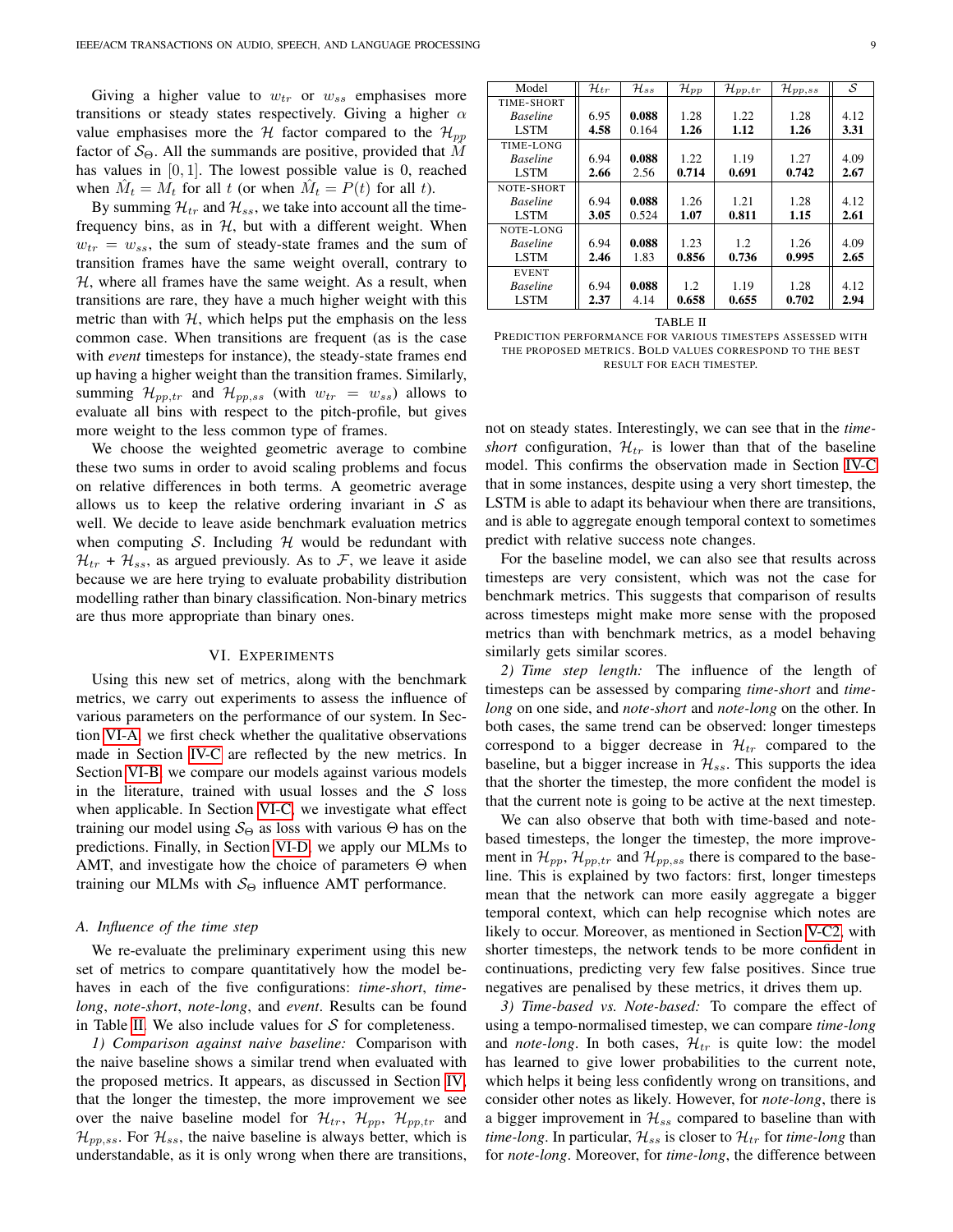$\mathcal{H}_{pp,ss}$  and  $\mathcal{H}_{pp,tr}$  is lower than for *note-long*. It shows that *time-long* tends to be quite uncertain everywhere, while *notelong* is able to adapt its behaviour on transitions, and moreover is able to adapt to the pitches of the current piece.

*4) Event timesteps:* Comparing *event* timesteps with other timesteps is difficult, as they are defined in a quite different manner. That said, we can see that for *event* timesteps, improvement over the baseline is greater for  $\mathcal{H}_{tr}$  and  $\mathcal{H}_{ss}$ is worse. This indicates that the network has high uncertainty, including when notes are held, and favours transitions. The network is also able to match the pitch profile of the piece, given that  $\mathcal{H}_{pp}$ ,  $\mathcal{H}_{pp,tr}$  and  $\mathcal{H}_{pp,ss}$  are the lowest compared to baseline. This can also be explained by the presence of more false positives than with other timesteps, but still their distribution corresponds to that of the pieces.

## <span id="page-9-0"></span>*B. Comparison with other models*

We compare two versions of our model, one trained with  $H$  and one with the S loss, with the RNN-RBM [\[10\]](#page-13-9) and the diagonal RNN [\[11\]](#page-13-10) (we will refer to it as diagRNN). For the latter, we use one single layer of diagonal LSTM units and early stopping for a fairer comparison. For the diagRNN, we also train two different versions: one trained with the  $H$ loss, as recommended in [\[11\]](#page-13-10), and one with the  $S$  loss, to investigate the effect of the  $S$  loss on various architectures. We cannot do so with the RNN-RBM, as it uses the freeenergy loss rather than the cross entropy, and our custom loss cannot be trivially adapted in that case. We observed in previous experiments that note-based timesteps seemed to give better results (they are able to better predict transitions, and show a better balance between  $\mathcal{H}_{tr}$  and  $\mathcal{H}_{ss}$ ). We thus conduct all experiments with *note-long* timesteps, as well as *note-short* timesteps. Results are summarised in Table [III,](#page-10-2) and we show some example outputs with *note-long* timesteps in Figure [3.](#page-9-1) Outputs with *note-short* timesteps can be found on our supplementary materials webpage<sup>[4](#page-9-2)</sup>.

In terms of  $H$ , the best performing model is the LSTM trained with  $H$  loss. This conflicts with the conclusions from [\[11\]](#page-13-10), which found that their diagonal RNN achieved lower  $H$  than regular LSTMs, although it does not invalidate them given that the setups and datasets are slightly different. With *note-long* timesteps, the two models are nearly equivalent. It also has to be noted that the diagRNN has fewer parameters than the regular LSTM (115k vs. 376k). Interestingly, the diagonal RNN scores lower  $\mathcal{H}_{pp}$  than our LSTM with both timesteps. However, they also both have high  $\mathcal{H}_{ss}$  compared to our LSTM, and lower difference between  $\mathcal{H}_{pp,tr}$  and  $\mathcal{H}_{pp,ss}$ , which shows they tend to be more uncertain.

<span id="page-9-2"></span>The RNN-RBM on the other hand scores quite poorly in most metrics, except for  $\mathcal{H}_{pp}$ , where it outperforms the other H-trained models. Its low performance can be attributed to the fact that it uses simple recurrent units instead of LSTM units. Besides, it does not use more recent optimisation methods such as Adam, relying instead on regular gradient descent. It also has very few parameters (56k), which makes it a very efficient model in terms of performance-complexity ratio.



<span id="page-9-1"></span>Fig. 3. Comparison of sigmoid outputs for various models for the MIDI file chpn-p7.mid transposed into C, with *note-long* timesteps. The ground truth notes are overlaid as red rectangles. The notes of the scale correspond to the white keys on the left of each image. The tonic is in grey. The same color map is used across images.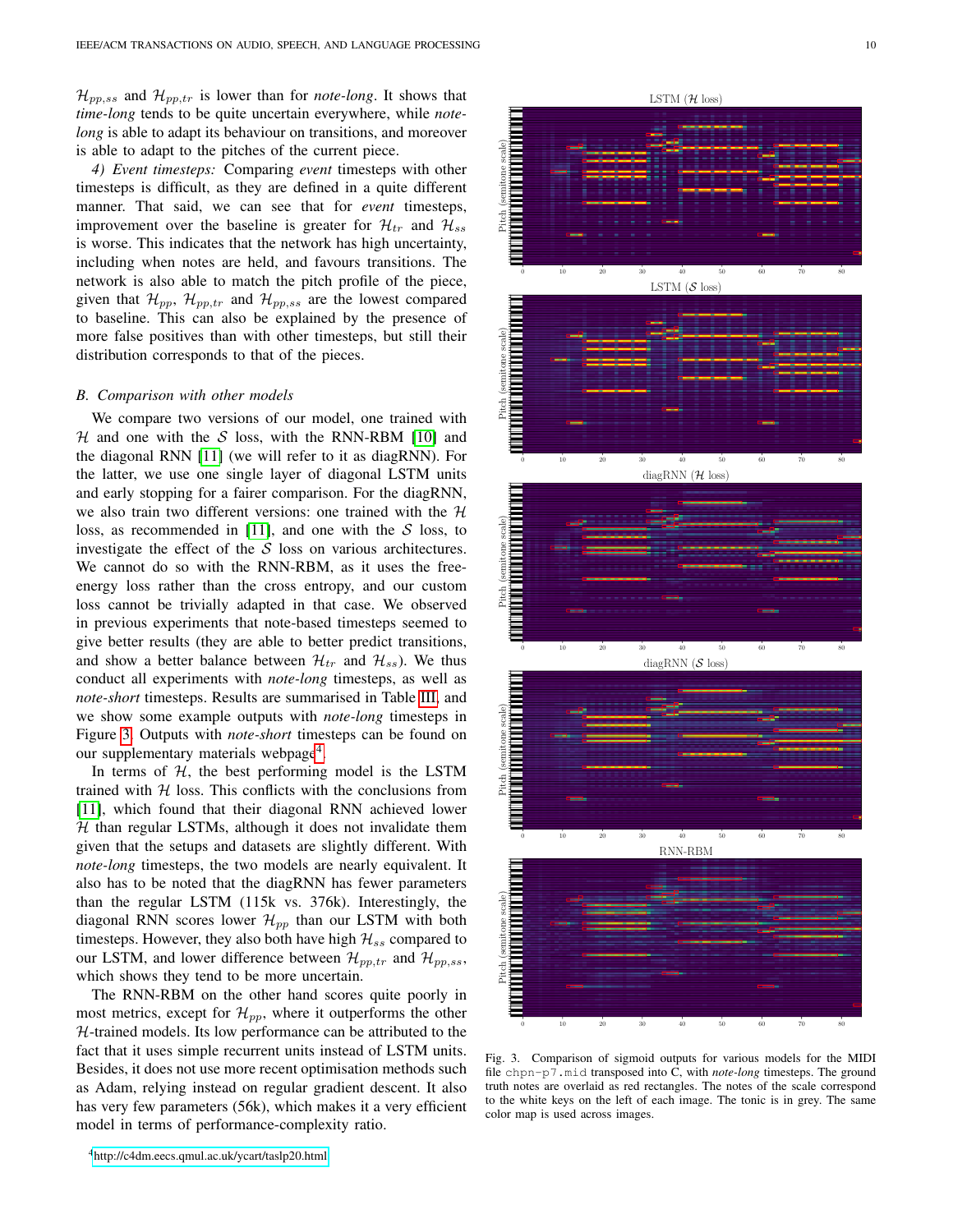| Model                           | $\mathcal{F}$ | $\mathcal{P}$ | R.   | $\mathcal H$ | $\mathcal{H}_{tr}$ | $\mathcal{H}_{ss}$ | $\mathcal{H}_{pp}$ | $\mathcal{H}_{pp,tr}$ | $\mathcal{H}_{pp,ss}$ | S    |
|---------------------------------|---------------|---------------|------|--------------|--------------------|--------------------|--------------------|-----------------------|-----------------------|------|
| NOTE-SHORT                      |               |               |      |              |                    |                    |                    |                       |                       |      |
| LSTM $(H \text{ loss})$         | 84.1          | 86.3          | 82.0 | 2.76         | 3.05               | 0.524              | 1.07               | 0.811                 | 1.15                  | 2.61 |
| LSTM $(S \text{ loss})$         | 84.7          | 89.0          | 81.0 | 2.79         | 2.81               | 0.975              | 0.691              | 0.548                 | 0.737                 | 2.16 |
| diagRNN [11] $(H \text{ loss})$ | 83.9          | 84.5          | 83.3 | 3.03         | 3.04               | 0.79               | 1.0                | 0.918                 | 1.03                  | 2.68 |
| diagRNN [11] ( $S$ loss)        | 83.7          | 83.7          | 83.7 | 3.7          | 3.08               | 1.69               | 0.601              | 0.565                 | 0.613                 | 2.33 |
| <b>RNN-RBM [10]</b>             | 83.1          | 83.4          | 82.9 | 3.49         | 3.3                | 1.12               | 0.889              | 0.85                  | 0.902                 | 2.74 |
| NOTE-LONG                       |               |               |      |              |                    |                    |                    |                       |                       |      |
| LSTM $(H \text{ loss})$         | 63.3          | 64.8          | 62.3 | 5.4          | 2.46               | 1.83               | 0.856              | 0.736                 | 0.995                 | 2.65 |
| LSTM $(S \text{ loss})$         | 60.6          | 67.7          | 55.8 | 6.19         | 2.81               | 1.52               | 0.59               | 0.532                 | 0.667                 | 2.22 |
| diagRNN [11] $(H \text{ loss})$ | 61.2          | 61.3          | 61.4 | 5.42         | 2.37               | 2.04               | 0.775              | 0.735                 | 0.843                 | 2.6  |
| diagRNN [11] ( $S$ loss)        | 58.6          | 58.6          | 58.6 | 6.66         | 2.91               | 1.59               | 0.555              | 0.525                 | 0.612                 | 2.23 |
| <b>RNN-RBM [10]</b>             | 56.4          | 56.8          | 56.2 | 6.97         | 2.79               | 3.57               | 0.67               | 0.658                 | 0.69                  | 2.88 |
|                                 |               |               |      |              |                    |                    |                    |                       |                       |      |

TABLE III

COMPARISON OF VARIOUS MLMS, FOR NOTE-SHORT AND NOTE-LONG TIMESTEPS.

<span id="page-10-2"></span>Using the  $S$  loss on the LSTM has different effects depending on the timestep. With *note-short*, since transitions are more rare, using the S loss decreases  $\mathcal{H}_{tr}$ , while with *notelong*, it decreases  $\mathcal{H}_{ss}$ . In both cases,  $\mathcal{H}_{nn}$  also decreases. Interestingly, with *note-short*, training the model with  $S$  does not lead to a degradation in terms of  $H$ , and it leads to an increase in  $F$ . We attribute this to the fact that using our loss encourages the network to pay attention to note transitions, rather than favouring note repetition. However, this conclusion does not transfer to *note-long*, where the original data contains more transitions. With the diagRNN, the  $S$  loss has a slightly different effect: it mostly decreases  $\mathcal{H}_{pp}$  with both timesteps and  $\mathcal{H}_{ss}$  with *note-long*, but does not improve  $\mathcal{H}_{tr}$  with *noteshort*.

Looking at the outputs of the systems, it appears that all other models fail to predict beat positions in the same way the LSTM does. The diagRNN does predict some alternating patterns (both with *note-long* and *note-short* timesteps), but does not seem to be able to predict patterns with a longer period (*e.g.* 4 or 6 timesteps). The RNN-RBM fails to predict any rhythmic pattern, making very irregular predictions, probably due to the randomness in the Gibbs sampling process used to obtain these values. Still, they all manage to predict notes of the key with relative success, which is coherent with the quite low  $\mathcal{H}_{pp}$  values. Moreover, both the LSTM and the diagRNN with the  $S$  loss do predict more in-key false positives than their  $H$  counterparts, which is coherent with the previous observations. Besides, the diagRNN with the  $S$ loss and *note-short* steps does not predict any transitions, while transitions are enhanced with the LSTM, which suggests that the model is simply not capable of learning these kinds of temporal patterns.

# <span id="page-10-0"></span>*C. Influence of*  $\Theta$  *with*  $S_{\Theta}$  *loss*

In this section, we investigate the use of  $S_{\Theta}$  as training loss for our system. In particular, we look into the effect of the Θ parameters on model performance and perform a grid search with the following parameters:  $(w_{tr}, w_{ss}) \in \{(4, 1), (2, 1), (1, 1), (1, 2), (1, 4)\}, \alpha \in$  $\{-1, -0.5, -0.25, 0, 0.25, 0.5, 1\}$ . For the sake of conciseness, we do not present these experiments with all timesteps. In line with [\[9\]](#page-13-8), we show results only with *note-long* timesteps. We ran the same grid search with other timesteps, and similar conclusions can be drawn. Results of the grid search for *notelong* timesteps can be found in Figure [4.](#page-11-0)

Inspecting the results of our MLMs with various  $\Theta$  configurations, we can see that the parameters influence the end result as expected. When increasing the value of  $\alpha$ ,  $\mathcal{H}$  gets better, while decreasing it improves  $\mathcal{H}_{pp}$ . When  $w_{tr}$  is higher than  $w_{ss}$ ,  $\mathcal{H}_{tr}$  improves, and conversely,  $\mathcal{H}_{ss}$  improves when  $w_{ss}$  is higher than  $w_{tr}$ . We can also see that using a higher  $\alpha$  improves F. This makes sense as a higher  $\alpha$  will make the network try to predict specific notes, while a lower  $\alpha$  will make the network always predict notes of the pitch profile, failing to predict any specific note.

Some results are more unexpected. We can see that  $\mathcal{H}_{pp,tr}$ and  $\mathcal{H}_{pp,ss}$  behave exactly the same. They have different values, but they are affected similarly by  $\Theta$ . We infer that this is due to the fact that the target for  $\mathcal{H}_{pp,tr}$  and  $\mathcal{H}_{pp,ss}$ is the same, it does not depend on whether the frame is a transition or not. Therefore, the model tends to behave similarly on transition frames and steady-state frames with respect to these metrics, in particular when  $\alpha$  is low. Besides, we see that  $\mathcal{H}_{pp,ss}$  improves when  $w_{tr}$  has a higher weight, which is somewhat counter-intuitive. Our interpretation is that it is related to the fact that a high  $w_{tr}$  encourages MLM false positives. As the false positives tend to overall have higher activations, and they usually correspond to notes of the pitch profiles,  $\mathcal{H}_{pp}$  gets lower, since in-key true negatives are penalised by  $\mathcal{H}_{pp}$ .

When inspecting outputs, we can observe that models with a lower  $\alpha$  tend to have more false positive activations. Models trained with higher  $w_{tr}$  also have stronger false positive activations, as transitions are encouraged. This improvement is particularly visible with *time-short* timesteps: when trained with  $S$ , the model is able to infer notes of the scale, while it predicts nearly no false positives when trained with H.

# <span id="page-10-1"></span>*D. Application to AMT*

*1) Description:* In this section, we investigate the impact of our new metrics and losses on the task of AMT. To do so, we use exactly the same setup as described in [\[32\]](#page-13-30). In other words, we post-process the output of the convolutional neural network (CNN) acoustic model described in [\[3\]](#page-13-2). At each timestep, we use our LSTM to make predictions for the next timestep based on the previous binary outputs of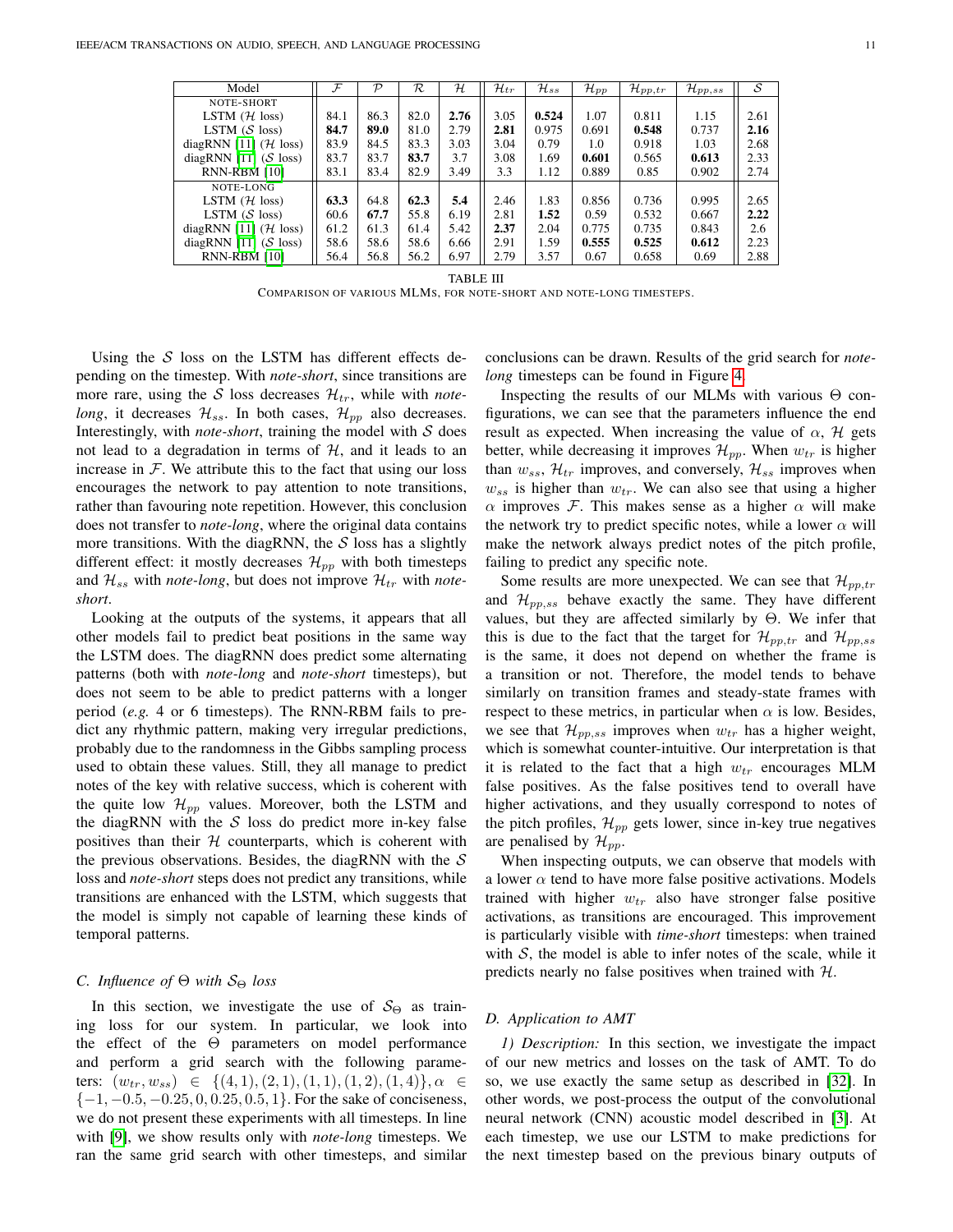

<span id="page-11-0"></span>Fig. 4. Evaluation of various MLMs trained with S<sup>Θ</sup> loss, with various Θ configurations, all with *note-long* timesteps. Each grid corresponds to a metric defined in Section [V,](#page-5-0) rows correspond to different  $(w_{tr}, w_{ss})$  configurations, and columns correspond to different  $\alpha$ . Brighter colours correspond to better performance (higher for  $F$ ,  $P$  and  $R$ , lower for cross-entropy-based metrics).

the system. We define the distribution of predictions for the next timestep as the weighted sum of the predictions of the LSTM and the acoustic model, with constant weights 0.2 and 0.8 respectively (denoted as CW in [\[32\]](#page-13-30)). Outputs for the next timestep are obtained by sampling from this combined distribution. The best sequence overall is then obtained with Viterbi decoding with beam search (see [\[32\]](#page-13-30) for details).

As in [\[32\]](#page-13-30), we run our experiments with 16th-note timesteps and 40ms timesteps. We also ran similar experiments with 48th-note timesteps and obtained similar conclusions (omitted for brevity). Similarly to [\[32\]](#page-13-30), regardless of the timestep, all results are converted back to 40ms timesteps before being compared to the target. We use the same evaluation metrics as [\[32\]](#page-13-30), namely framewise and onset-only notewise  $P$ ,  $R$  and F. MLMs are trained using the setup described in the current paper, but use the same dataset splits as [\[32\]](#page-13-30). We choose to use the CW configuration to combine the predictions of the MLM and the acoustic model in order to use a simpler, more standard approach.

We investigate how the choice of  $\Theta$  when using  $S_{\Theta}$  as MLM training loss influences AMT performance. Using the same grid search parameters as in Section [VI-C,](#page-10-0) we evaluate the AMT performance with each MLM. We also report, for both timesteps, results of a simple baseline that consists in thresholding the acoustic model predictions at 0.5. We show the full results of the grid search with 16th note timesteps in Fig. [5](#page-12-1) (the results for other timesteps are available on our supplementary materials webpage<sup>[5](#page-11-1)</sup>). AMT results for the baseline, cross-entropy-trained-MLM decoding, and bestperforming MLM are shown in Table [IV,](#page-12-2) along with the Θ parameters that yield best performance.

*2) Results:* When considering the effect of Θ on AMT performance, we can observe similar tendencies for all tested timesteps. Using a lower  $\alpha$  results in a higher  $\mathcal{R}$ , both framewise and notewise, as the MLM tends to predict all the notes in the pitch profile, at every timestep. Conversely, a higher  $\alpha$  results in a higher  $\mathcal{P}$ , as the MLM focuses more on predicting fewer notes, and only the very likely ones. It also appears that with higher  $w_{tr}$ , framewise  $P$  increases, while a higher  $w_{ss}$  increases notewise  $P$ . When  $w_{ss}$  is high, very few false positives are predicted by the MLM, which increases notewise  $P$ . On the other hand, when  $w_{tr}$  is high, some false positive notes might be detected, but since transitions are encouraged, they are not held, which improves framewise  $P$ . While for  $P$  and  $R$ , these tendencies are fairly consistent across tested timesteps, results are more difficult to interpret for  $F$ . No general tendency can be observed, and the bestperforming Θ configuration is quite different in each case.

Overall, we manage to get an improvement both in framewise and notewise F with  $S_{\Theta}$  compared to H with all timesteps (although similarly to [\[32\]](#page-13-30), notewise  $\mathcal F$  is below baseline for 16th note timesteps). This is a promising result, showing that by selecting appropriate  $\Theta$  parameters according to the task to be addressed, an improvement can be obtained without increasing model complexity. Moreover, consistant behaviour in terms of  $P$  and  $R$  can be observed across timesteps depending on the tuning of the  $\Theta$  parameters, which can motivate trying certain parameters in priority to enhance certain aspects of the system. For instance, with 40ms timesteps, baseline results have high notewise  $R$  and low notewise P, so it makes sense to use high  $w_{tr}$  and  $\alpha > 0$ to improve notewise  $F$ . It is also interesting to note that in both cases, the MLM that yields best results is not the best-performing MLM according to  $H$ : using  $H$  as a way to

<span id="page-11-1"></span><sup>5</sup><http://c4dm.eecs.qmul.ac.uk/ycart/taslp20.html>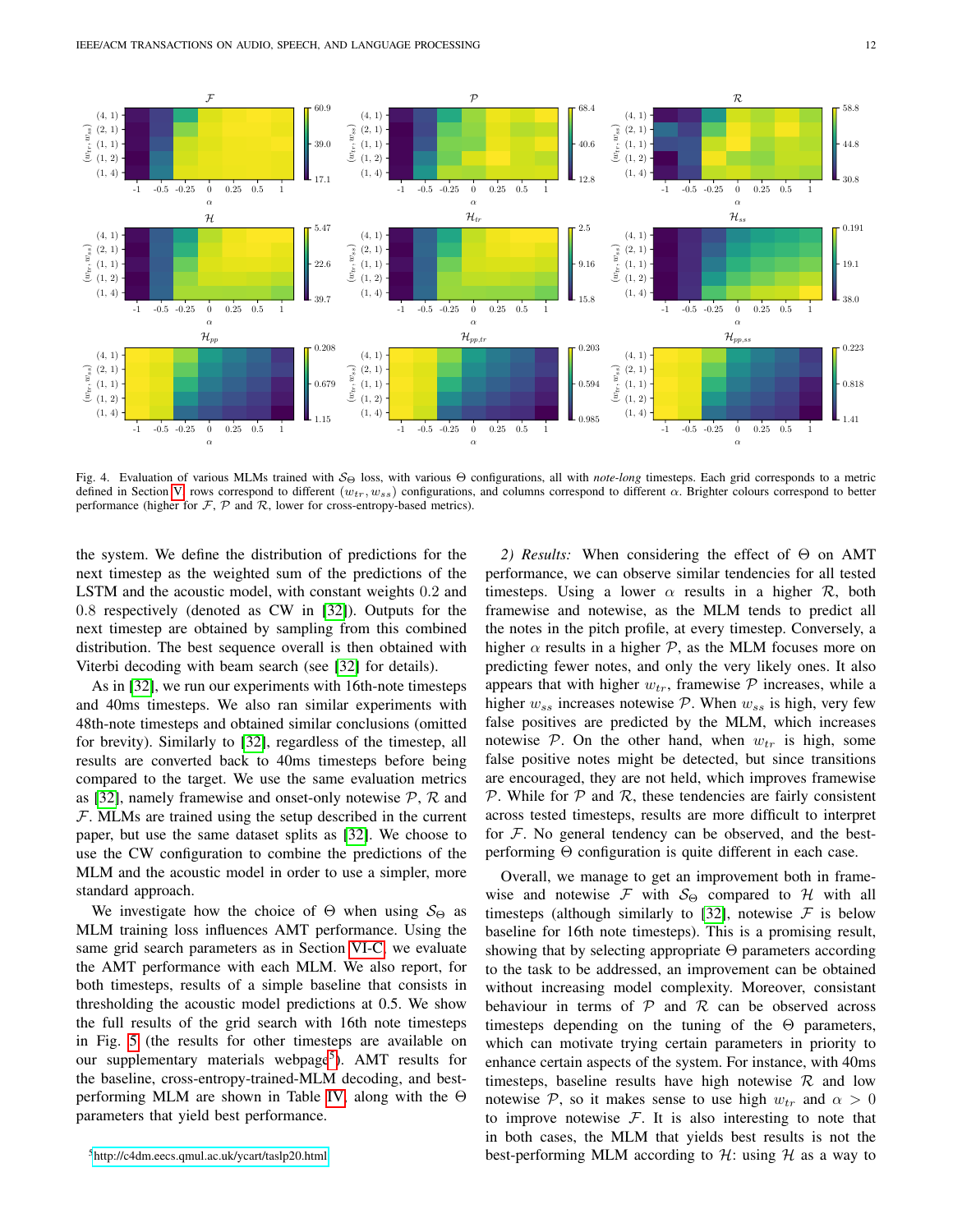

<span id="page-12-1"></span>Fig. 5. AMT performance of various MLMs trained with the  $S_{\Theta}$  loss, with various  $\Theta$  configurations. Each grid corresponds to a metric, rows correspond to different  $(w_{tr}, w_{ss})$  configurations, columns correspond to different  $\alpha$ . Brighter colours correspond to better values.

| Model                                    |               | Framewise |      | On-Notewise |      |      |  |
|------------------------------------------|---------------|-----------|------|-------------|------|------|--|
|                                          | $\mathcal{P}$ | R         |      | D           | R    |      |  |
| <b>40MS TIMESTEPS</b>                    |               |           |      |             |      |      |  |
| Baseline [3]                             | 72.6          | 65.0      | 67.8 | 51.1        | 67.5 | 56.8 |  |
| LSTM $(H \text{ loss})$                  | 73.3          | 64.1      | 67.6 | 60.6        | 64.1 | 61.2 |  |
| LSTM $(S_{(1,4,0.25)}$<br>loss)          | 73.0          | 64.4      | 67.7 | 61.4        | 64.0 | 61.6 |  |
| 16TH NOTE TIMESTEPS                      |               |           |      |             |      |      |  |
| Baseline [3]                             | 74.8          | 65.0      | 68.6 | 71.0        | 63.8 | 66.1 |  |
| LSTM $(H \text{ loss})$                  | 76.1          | 60.6      | 66.5 | 75.7        | 55.4 | 62.6 |  |
| LSTM $(\mathcal{S}_{(1,1,-1)})$<br>loss) | 74.0          | 65.6      | 68.7 | 71.8        | 62.3 | 65.5 |  |

<span id="page-12-2"></span>TABLE IV COMPARISON OF AMT PERFORMANCE FOR VARIOUS MLMS. ALL RESULTS ARE OBTAINED USING THE CW CONFIGURATION, AS DESCRIBED IN [\[32\]](#page-13-30). THE BEST VALUES FOR EACH TIMESTEP ARE IN BOLD.

evaluate MLMs is thus not a good reflection of their ability to perform well in extrinsic tasks, at least for AMT.

## VII. CONCLUSIONS

<span id="page-12-0"></span>In this study, we investigated the performance of an LSTM for polyphonic music sequence modelling using various timesteps. We proposed new metrics to evaluate MLMs, and proposed a new, parametric loss that allows control over behaviour of the model. We showed that our model compared favourably with other MLMs in the literature, both quantitatively and qualitatively. We investigated how loss parameters influence model performance with AMT as an extrinsic task. We showed that the parameters influenced the precision and recall of AMT systems in consistent patterns, and that this could be exploited to obtain better transcription performance, without changing model complexity. In particular, we found no relationship between the MLM's performance in terms of cross-entropy, and the AMT performance of the system, highlighting the need for new training losses and evaluation metrics. Besides, the MLMs that achieved best AMT performance were very different for different timesteps, showing the importance of such loss being parametrised and tuneable for each specific task.

The formulation of the new loss we proposed here is just one of the many possible ways to define it. We could have used a different way to combine all the metrics (*e.g.* arithmetic or harmonic mean of the  $H$  and  $H_{pp}$  components, multiplying the  $\mathcal{H}_{tr}$  and  $\mathcal{H}_{ss}$  instead of summing them), and used different ways to weight the various components. We settled for this one because it was the most straightforward in our opinion, but we encourage readers to experiment and fit the loss definition to their needs. To validate the usefulness of this loss in a broader music modelling context, more experiments would be required with other extrinsic tasks, for instance with music generation, or symbolic music classification. It would also be interesting to investigate the effect of this loss with more sophisticated architectures, such as for instance the Transformer model [\[38\]](#page-13-36).

While our proposed metrics allow us to get more insight on how the model behaves empirically, they do not describe anything about the inner workings of the LSTM. Neural network interpretability is a difficult and open research problem [\[39\]](#page-13-37). Still, it would be interesting to look into the trained weights, or inspect the contents of the cell state with various kinds of input data, to obtain insights of how this behaviour is encoded into the model.

Finally, this whole study was made with the assumption that music is represented as a binary piano roll. However, this representation has its limitations, for instance the tradeoff between fine temporal resolution and compact representation, and not being able to differentiate between held and repeated notes. To address the latter, we could use other representations, for instance some piano rolls using more than 2 symbols (*e.g.* onset, continuation, and silence). The loss defined here could still be applied for other frame-based representations, and it would be interesting to see how it impacts predictions. We could also use representations that are not frame-based, but note-based, closer to the MIDI format, where note events are represented by their pitch, onset and offset. Then, the current loss could not be trivially adapted. Still, investigating different kinds of representations is an important question in exploring polyphonic music sequence prediction.

#### ACKNOWLEDGMENTS

The authors would like to thank Andrew McLeod, Marcus Pearce, Peter Harrison and Roger Dean for their useful suggestions on this work.